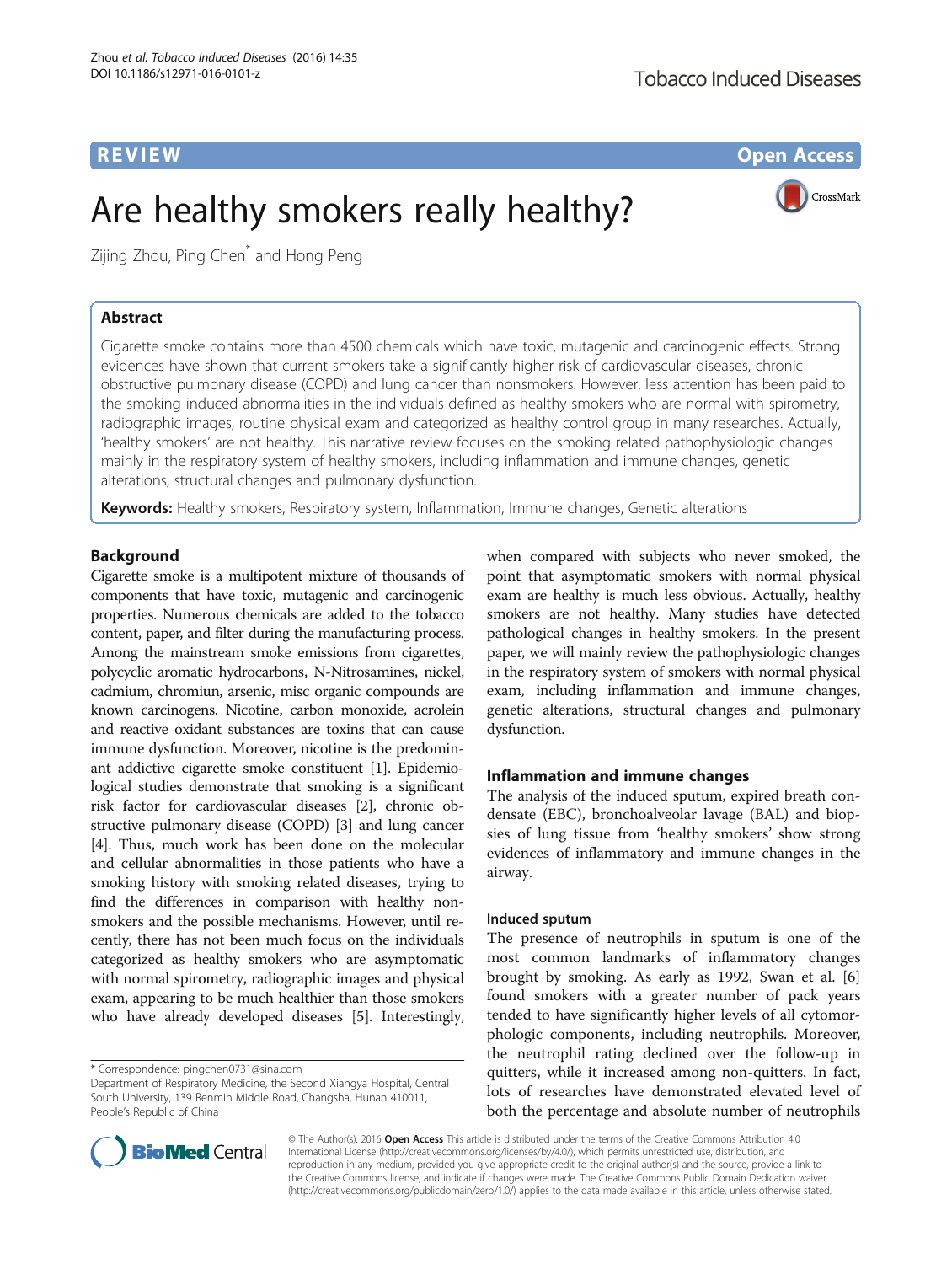in induced sputum from healthy smokers as compared with nonsmokers [\[7](#page-8-0)–[9](#page-8-0)].

The phenotype of macrophages in induced sputum is definitely altered by smoking. Domagala- Kulawikan et al. [[10](#page-8-0)] detected increased expression of CD54 and CD71, which had effects on the metabolic activity of macrophages, in induced sputum of smokers compared with nonsmokers. CD54 is an adhesion molecule that mediates adhesion and the cell-cell interactions of macrophages, while CD71 has the function of proliferation and maturation [[10](#page-8-0), [11](#page-8-0)]. The up-regulation of CD54 and CD71 indicate Besides, the proportion of CD14 positive macrophages in induced sputum, which has been proved to play a role in macrophage activation in infection and inflammatory processes in COPD, was higher in smokers than nonsmokers [[10, 12\]](#page-8-0).

Biochemical analysis also showed a lower percentage of CD8<sup>+</sup>T lymphocytes and a higher ratio of CD4<sup>+</sup>/CD8<sup>+</sup> T-cells in induced sputum of healthy smokers as compared with that of nonsmokers. After 6 months-cessation, the percentage of CD8+ T-cells increased in quitters and a ratio of CD4<sup>+</sup>/CD8<sup>+</sup> decreased [\[13](#page-8-0)]. As the major activity ofCD8+ T lymphocytes is the facilitation of the rapid resolution of acute viral infections, the lower percentage of CD8+ T-cells suggests that smokers may have a deficit in cell-mediated immunity in the lung and may explain the increased susceptibility of smokers for viral infections. The alteration of other chemicals or cytokines that represents inflammatory and immune processes in healthy smokers were also found in their induced sputum. Takanashi with his team [[14\]](#page-8-0) observed a significant reduction in IL-10 levels and a small number of IL-10-expressing cells in the sputum of patients with asthma and COPD and healthy smokers compared with nonsmokers. The decreased level of IL-10, an anti-inflammatory cytokine with major down-regulatory effects on inflammation, may contribute to the development of chroni cairway inflammation among smokers. Both CCL5 and CCR1 were upregulated on inflammatory cells of induced sputum of healthy smokers compared with nonsmokers [\[15](#page-8-0), [16\]](#page-8-0). According to one of the latest studies, the level of IL-6, IL-8 and tumor necrosis factor alpha (TNF- $\alpha$ ) which were positively correlated with smoking load (pack-years) in induced sputum of healthy smokers were higher than that of nonsmokers [[17](#page-8-0)]. All the three cytokines are important markers of inflammation and play key roles in the persistence of inflammatory process in COPD [[18](#page-8-0)].

#### Expired breath condensate (EBC)

Much attention has been paid to the changes brought by smoking in smokers' exhaled breath condensate (EBC). Many studies have found lower pH values in EBC, as reflected airway inflammation, in diverse inflammatory airway diseases, including bronchial asthma, bronchiectasis and COPD [[19](#page-8-0)]. In healthy smokers, mean PH values lower than those observed in healthy non-smokers have always been reported. The ECLIPSE study found that EBC PH was significantly reduced both in COPD patients and chronic healthy smokers compared to healthy nonsmokers [\[20\]](#page-8-0), but there were no differences between COPD patients and healthy smokers. This result is consistent with Koczulla's [\[21\]](#page-8-0) and Nicola's study [\[22\]](#page-8-0). Since acidification of the airways reflects airway inflammation, the lower PH value in healthy smokers' EBC suggest the inflammatory changes in their airways.

Chronic smoking also alters the level of inflammatory markers in EBC of smokers who remain symptomless and seem to be healthy on the surface. Elevated concentrations of IL-6 in EBC, a pro-inflammatory cytokine produced by epithelial cells and macrophages in the airways, was observed in healthy smokers compared to nonsmokers [\[23](#page-8-0)]. Higher concentrations of leukotriene (LT)B4, another marker of inflammation, was also detected in EBC of both COPD patients and healthy smokers than in nonsmokers [[23\]](#page-8-0). Garey with his team [[24\]](#page-8-0) demonstrated that neutrophil chemotactic activity were significantly higher in EBC of smokers in comparison to non-smokers. This observation was reconfirmed by Corhay after three years and it was in keeping with the fact that neutrophils were well known to be increased in the airways of smokers [[25\]](#page-8-0). Besides, smokers also showed higher TNF- $\alpha$  levels in EBC [[26](#page-8-0)].

In recent years, evidence has emerged that oxidative stress plays a crucial role in the development and perpetuation of inflammation. Higher 8-isoprostane and  $H<sub>2</sub>O<sub>2</sub>$  levels in EBC of subjects with COPD and smokers than non-smokers have been reported [[27\]](#page-8-0). Isoprostanes are produced by ROS mediated peroxidation of arachidonic acid. The oxidative stress brought by smoking also promotes the inflammatory process.

#### Bronchoalveolar lavage (BAL)

The first paper detailing BAL dealt with normal values was published in 1974 [[28\]](#page-8-0). Over the following years, BAL has been used to investigate inflammatory and immune processes in the lower respiratory tract which is able to give us a deeper understanding of pathophysiologic changes brought by smoking.

Typically smokers have a decrease of CD4+/CD8+ caused by higher percentage of CD8<sup>+</sup> T-cells in BAL as compared with nonsmokers [[29](#page-8-0)]. The same change of T-lymphocyte subsets was also demonstrated in the lung tissue of healthy smokers, but was in contrast with the result detected in induced sputum of smokers that decreased proportion of CD8+ T lymphocytes with increased ratio of CD4+ /CD8+ T-cells. One explanation would be the inflammatory microenvironment in airway lumen sampled by induced sputum is different from that in the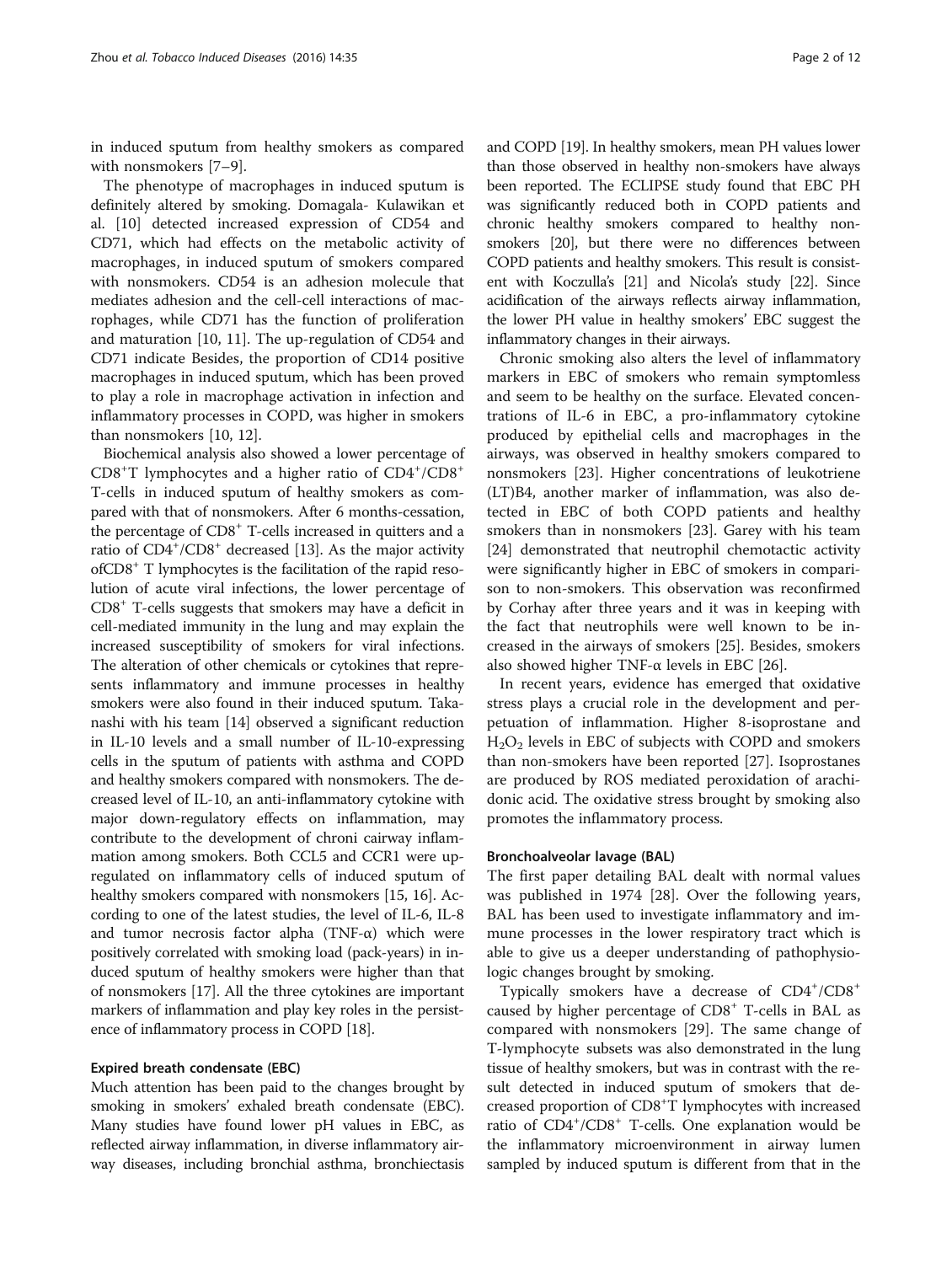BAL and airway epithelium sampled by bronchial biopsies [[30](#page-8-0)]. Another reason would be smoking induced suppression of the trans-epithelial migration of  $CD8<sup>+</sup>$  lymphocytes, increasing their number in the large airway wall, while reducing their number in the airway lumen [\[31](#page-8-0)]. Besides, among the subsets of CD8<sup>+</sup>T-lymphocytes, Yu et al. [[32](#page-8-0)] showed a significant trend for greater Tc1/Tc2 ratio in BAL of patients with COPD and smokers compared with nonsmokers. CD8<sup>+</sup>T-lymphocytes who are key inflammatory effector and regulatory cells have been proved to play an important role in the inflammatory process of COPD [[33](#page-8-0)]. CD8+ T-lymphocytes can be differentiated into cells that synthesize interferon-gamma (IFN-γ) but not interleukin-4 (IL-4) (Tc1 cells) or cells that synthesize IL-4 but not IFN-γ (Tc2 cells) [\[34\]](#page-8-0). However, little is known about which subpopulation is mostly involved in the immuno-pathogenesis of COPD. The imbalance of the two phenotypes was actually detected in the BAL of smokers and patients with COPD.

Kuschner with his co-workers [\[35](#page-8-0)] observed greater concentrations of monocyte chemoattractant protein (MCP)-1 with increased level of IL-6, IL-8 and IL-1β in BAL of control smokers as compared with nonsmokers, moreover, the level of IL-8 and IL-1β were elevated in a cigarette dose-dependent manner. Clara cell 10 kDa protein (CC10), which may have a role in protecting the respiratory tract from oxidative stress and inflammation by inhibiting the expression and/or activity of proteins, such as phospholipase A2, IFN-γ, and TNF-a was found to be significantly decreased in BAL fluids of healthy smokers in comparison with nonsmokers [[36, 37](#page-8-0)]. Hence, a decrease of CC10levels in the peripheral airways as a result of smoking may be associated with enhanced pro-inflammatory process in the peripheral airways of the smokers. Molecules mediating tissue damage as matrix metalloproteinase (MMP)-9 and MMP-12 had either increased levels and/or enhanced activities in samples from BAL of smokers as compared with nonsmokers [\[38](#page-8-0), [39\]](#page-8-0). Surfactant protein A and D (SP-A, SP-D), members of the collectin family which play a key role in innate immunity in animal models [\[40\]](#page-8-0), were decreased in BAL of healthy smokers vs. non-smokers [\[41\]](#page-8-0). Therefore, lower levels of SP-D caused by cigarette smoking may weaken lung immunity in healthy smokers.

Alveolar macrophages (AM) are responsible for a broad set of host defense functions including recognition and phagocytosis of pathogenic material and apoptotic cells. Various changes of smokers' alveolar macrophages have been noted in several studies. The number and proportion of AM in healthy smokers' BAL are increased as compared with nonsmokers [\[42, 43\]](#page-8-0). And AM from smokers differ from those of nonsmokers in that they are slightly larger, and contain more golgi vesicles, endoplasmic reticulumand residual bodies which contain

distinctive fiber-like inclusions [[44,](#page-8-0) [45\]](#page-9-0). Besides the ultrastructural alterations, the function of AM is also changed. Compared with nonsmokers, alveolar macrophages of cigarette smokers has a significantly greater esterase and protease activity with higher resting metabolism and enhanced lysozyme secretion [[44,](#page-8-0) [46](#page-9-0), [47](#page-9-0)]. However, studies showed AM of smokers had impaired phagocytic capability [\[48\]](#page-9-0). More interestingly, in contrast with elevated level of IL-6, IL-8 and IL-1β detected in BAL of healthy smokers in comparison with nonsmokers, the decreased capacity of smokers' AM to release IL-1, IL-6, IL-8 and TNF-α has been oberserved in many studies and this decreased secretion of cytokines may result in impairment of pulmonary immune responses in smokers with increased incidence of infection [[49](#page-9-0)–[52](#page-9-0)]. One possible explanation would be that these cytokines are produced not only by AM but other cells in BAL. Another reason would be the increased number of AM in BAL which lead to the impaired cytokine secretion by smokers' AM appearing to be offset. Furthermore, smokers' AM produces significantly more superoxide anions that may contribute to the lung injury [[53, 54\]](#page-9-0). Cigarette smoke can also change the phenotype of AM. Schaberg T et al. [\[55](#page-9-0)] found that much more AM from smokers expressed CD11a, CD11b, CD11c and CD18 as compared with nonsmokers. AM of both healthy smokers and patients with COPD exhibited a unique polarization pattern which was different from nonsmokers'. The analysis from Shaykhiev et al. [[56](#page-9-0)] revealed that M1 polarization related genes which are relevant to inflammation and cell-mediated immunity were down-regulated in AM of smokers and COPD individuals with a smoking history, while M2 related genes closely associated with anti-inflammatory cytokines and molecules implicated in tissue remodeling were upregulated. Therefore, the result from Shaykhiev et al.'s study is consistent with the previous finding that decreased capacity of smokers' AM to release pro-inflammatory cytokines, suggesting AM may contribute to smoking related diseases in a non-inflammatory manner.

# Biopsies of lung tissue

Histopathological examinations help us find inflammatory alterations in bronchial biopsies of smokers without any symptoms, including vascular hyperplasia, submucosal edema, inflammatory cell infiltrates and goblet cell hyperplasia [\[57](#page-9-0)]. An abnormal cellular infiltrate into the airway submucosa of smokers is always reported. Lams et al. [\[58\]](#page-9-0) found an increase in small-airway neutrophils, total eosinophils and a trend toward an increase in CD 8 + cells in smokers as compared to nonsmokers. Two studies from European countries confirmed a larger number of CD3+, CD8+, CD68+ cells in the bronchial submucosa of smokers compared with nonsmokers [\[59, 60](#page-9-0)].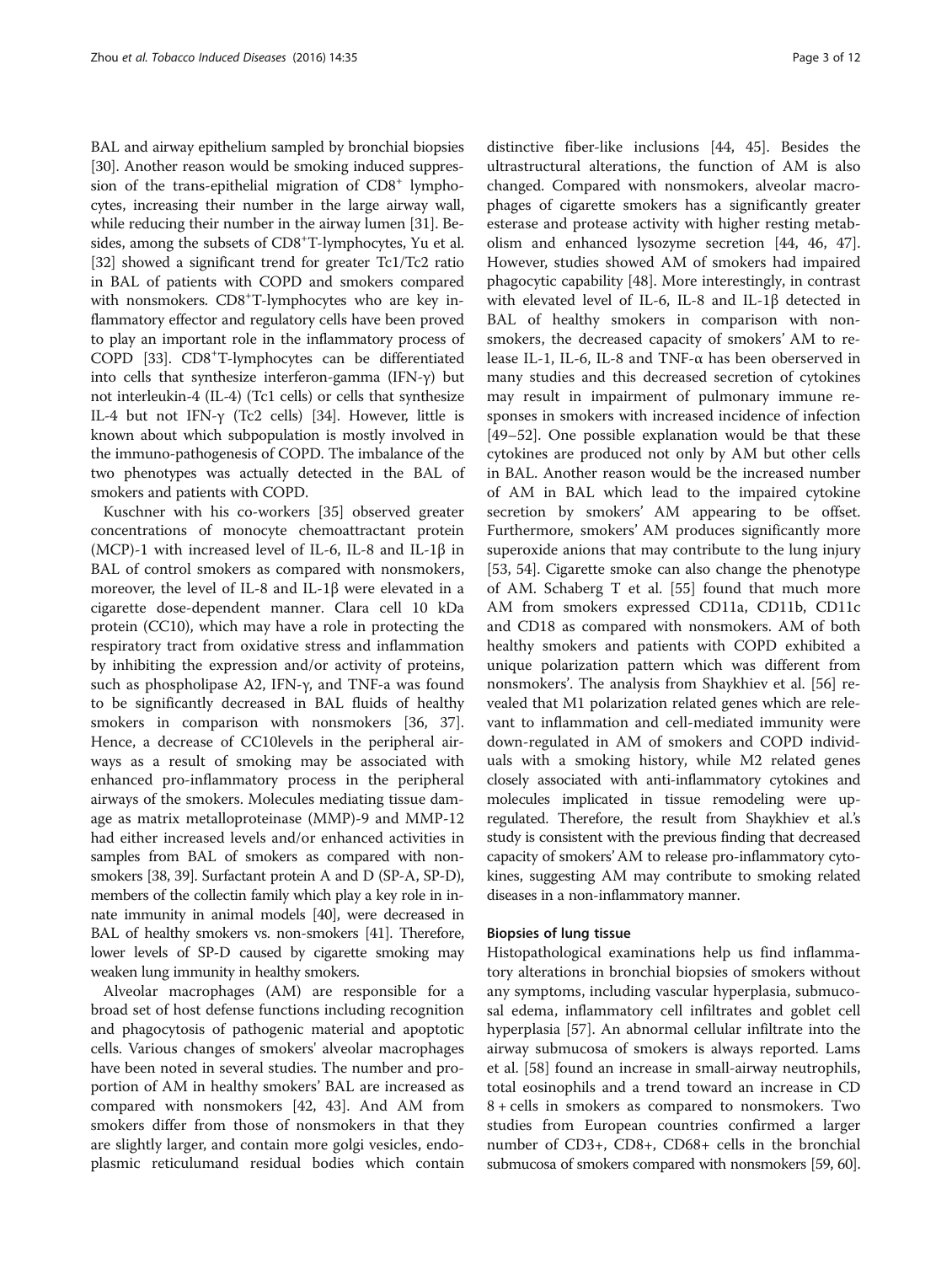Isajevs et al. [[61](#page-9-0)] demonstrated again a higher level of neutrophils, macrophages and CD8 + cells both in large and small airways of smokers than nonsmokers, but lower than that of subjects with COPD which is consistent with Saetta's finding [\[33\]](#page-8-0) that smokers who developed symptoms of chronic bronchitis and chronic airflow limitation had an increased number of CD8+ cells in the peripheral airways as compared with asymptomatic smokers with normal lung function, suggesting this inflammatory process may be under control. Nuclear factor-kB (NF-kB), a transcription factor regulating the expression of many genes involved in inflammation [[62](#page-9-0)], is increased in airways of asymptomatic smokers as compared with nonsmokers [\[61, 63\]](#page-9-0). Besides, the expression of p65 NF-kB, one of its activated form, is also elevated in the epithelium of smokers with normal lung function and COPD patients that correlated with a greater counts of macrophages, neutrophilic leucocytes and CD8+ T cells in airway walls, when compared to nonsmoking persons [\[61, 63\]](#page-9-0). The level of CXCL6 and its receptor, CXCR1 which can induce leukocyte recruitment and activation at sites of inflammation [\[64](#page-9-0)] are increased in the epithelium and submucosa of healthy smokers respectively [\[65\]](#page-9-0).

Moreover, Wang with his team [\[66](#page-9-0)] demonstrated the toll-like receptor(TLR)5, expressed mainly on the apical side of the epithelium, was down-regulated in healthy smokers and smokers with COPD, compared to nonsmokers. The toll-like receptors are important components of the respiratory epithelium host innate defense and TLR-deficient mice develop exhibit impaired CD4<sup>+</sup>T cell response to a flagellated pathogen [\[67](#page-9-0)], suggesting suppression of airway epithelial TLR5 may contribute to the increased susceptibility of smokers and smokers with COPD to airway flagellated bacterial infection.

# Genetic alterations

Epidemiological data has shown that long-term smokers are taking a greater risk of developing COPD and lung cancer as compared with nonsmokers. One of the possible reasons is the smoking induced genetic alterations which modify susceptibility to lung diseases. For smokers, those up- or down-regulation of gene expressions with relevant impaired biological function accelerate the progress of respiratory disorders.

# Genetic alterations in alveolar macrophages

Human alveolar macrophages, mostly residing on the respiratory epithelial surface, are critical components of the innate immune system. The gene expression of alveolar macrophages has been altered in active smokers when compared with nonsmokers. Table [1](#page-4-0) shows up- or downregulated genes (>2.0 fold change) in AM of smokers reported by at least two different studies [\[68](#page-9-0)–[72\]](#page-9-0). The MMPs comprise a family of at least 20 proteolytic enzymes that play an essential role in tissue remodeling. Several studies in animals and humans have provided evidence that MMP12 (human macrophage elastase) is important in airway inflammation and the development of emphysema. For instance, MMP12-knockout mice exposed to cigarette smoke do not develop emphysema [[73](#page-9-0)]. MMP12 up-regulation is also demonstrated to play a critical role in emphysema to lung cancer transition that is facilitated by inflammation [[74](#page-9-0)]. CYP1B1, a member of the P450 superfamily with high affinity for inhaled tobacco carcinogens, is commonly expressed in human lung [[75](#page-9-0)]. Lao et al. [\[76\]](#page-9-0) found that CYP1B1 Leu432Val polymorphism acted as a risk factor for the carcinogenesis of lung cancer.

# Genetic alterations in airway epithelium

Airway epithelium, lined by a variety of specialized epithelial cells, represents the first point of contact for cigarette smoke. It not only plays a central role in the barrier function of airway tract, but also responds to environment-induced damage through the release of pro-inflammatory cytokines and chemokines [[77\]](#page-9-0). Genes in functional categories are detected to expressed differentially in the airway epithelium in nonsmokers and smokers. Table [2](#page-5-0) displays up- or down- regulated genes in airway epithelium of smokers reported by more than one study [[78](#page-9-0)–[83](#page-9-0)]. Up-regulation of antioxidant-related genes in the airway epithelium of smokers are always reported [[78](#page-9-0)–[83\]](#page-9-0), including the glutathione pathway genes (G6pd, GCLC, GPx2, GSR, NQO1), the redox balance genes(ADH7, AKR1b1, AKR1C1, AKR1C2, AKR1C3), the pentosephosphate cycle genes(PGD, TALDO1) and the xenobiotic metabolism genes(CYP1B1). Although catalase and the superoxide dismutase (SOD) contribute a lot to antioxidative defense, the available data suggests that gene expression of catalase and SOD do not differ in the airway epithelium of smokers and nonsmokers [[78, 79](#page-9-0)]. Smoking induced down-regulation of intraflagellar transport gene and cilia-related genes in the airway epithelium of healthy smokers is associated with shorter cilia which affect mucociliary clearance [[84, 85](#page-9-0)]. Healthy smokers have more active MUC5AC-core gene expression compared to the nonsmokers [[86\]](#page-10-0). MUC5AC is one of the major secretory mucins expressed by surface airway epithelial cells. The activated MUC5AC-core gene expression in smokers may lead to mucus hypersecretion. Down regulation of TLR5 and physiological apical junctional complex(AJC) gene in healthy smokers may be involved in smoking-related susceptibility to airway infection [\[66,](#page-9-0) [87](#page-10-0)]. Overexpression of ubiquitin carboxyl-terminal hydrolase L1 (UCHL1) which is used as a marker of lung cancer in chronic smokers may represent an early event in the complex transformation from normal epithelium to overt malignancy [\[88](#page-10-0)].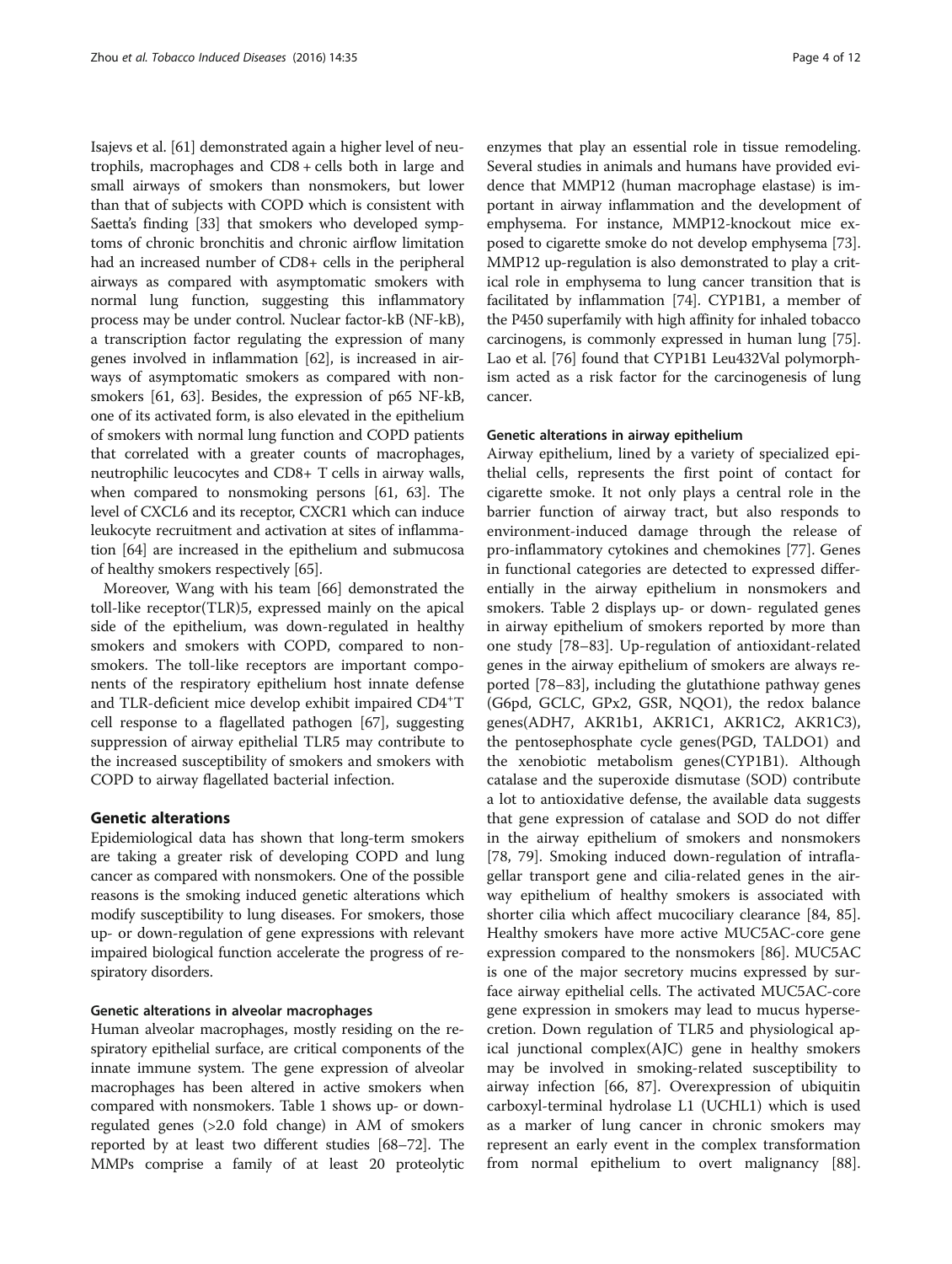<span id="page-4-0"></span>Table 1 Up- and down- regulated genes (>2.0 fold change) in alveolar macrophages of 'healthy smokers'

| Gene symbol Description |                                                                           | Regulation Reference<br>(HS <sup>a</sup> /NS <sup>b</sup> ) |                                                                |
|-------------------------|---------------------------------------------------------------------------|-------------------------------------------------------------|----------------------------------------------------------------|
| PLA2G7                  | phospholipase A2, group VII                                               | up                                                          | Woodruff et al. [68], Graff et al. [69], Philibert et al. [70] |
| SPP <sub>1</sub>        | secreted phosphoprotein 1 (osteopontin)                                   | up                                                          | Woodruff et al. [68], Graff et al. [69]                        |
| CYP1B1                  | cytochrome P450, family 1, subfamily B,<br>polypeptide 1                  | up                                                          | Woodruff et al. [68], Graff et al. [69], Philibert et al. [70] |
| ATP6VOD2                | ATPase, H+ transporting, lysosomal 38 kDa,<br>V0 subunit d2               | up                                                          | Woodruff et al. [68], Graff et al. [69]                        |
| SLC7A11                 | solute carrier family 7, member 11 (xCT)                                  | up                                                          | Woodruff et al. [68], Graff et al. [69]                        |
| MMP12                   | matrix metallopeptidase 12 (macrophage elastase)                          | up                                                          | Woodruff et al. [68], Graff et al. [69] Heguy et al. [71]      |
| FABP3                   | fatty acid binding protein 3                                              | up                                                          | Woodruff et al. [68], Graff et al. [69]                        |
| FLT1                    | fms-related tyrosine kinase 1 (VEGFR)                                     | up                                                          | Woodruff et al. [68], Graff et al. [69], Philibert et al. [70] |
| A2M                     | alpha-2-macroglobulin                                                     | up                                                          | Woodruff et al. [68], Graff et al. [69] Heguy et al. [71]      |
| UCHL1                   | ubiquitin carboxyl-terminal esterase L1                                   | up                                                          | Woodruff et al. [68], Graff et al. [69]                        |
| S100B                   | S100 calcium binding protein B                                            | up                                                          | Woodruff et al. [68], Graff et al. [69], Philibert et al. [70] |
| CA2                     | carbonic anhydrase II                                                     | up                                                          | Woodruff et al. [68], Graff et al. [69]                        |
| SLC16A6                 | solute carrier family 16, member 6<br>(monocarboxylic acidtransporter)    | up                                                          | Woodruff et al. [68], Graff et al. [69]                        |
| SSBP3                   | single stranded DNA binding protein 3                                     | up                                                          | Woodruff et al. [68], Graff et al. [69]                        |
| TDRD9                   | tudor domain containing 9                                                 | up                                                          | Woodruff et al. [68], Graff et al. [69]                        |
| C4orf18                 | chromosome 4 open reading frame<br>18 (DKFZp434L142)                      | up                                                          | Woodruff et al. [68], Graff et al. [69]                        |
| DNASE <sub>2</sub> B    | deoxyribonuclease II beta                                                 | up                                                          | Woodruff et al. [68], Graff et al. [69]                        |
| SDC <sub>2</sub>        | syndecan 2                                                                | up                                                          | Woodruff et al. [68], Graff et al. [69]                        |
| MGST1                   | microsomal glutathione S-transferase 1                                    | up                                                          | Woodruff et al. [68], Graff et al. [69]                        |
| AGPAT9                  | 1-acylglycerol-3-phosphateO-acyltransferase 9                             | up                                                          | Woodruff et al. [68], Graff et al. [69]                        |
| TMTSF4                  | transmembrane 7 superfamily member<br>4 (DCSTAMP)                         | up                                                          | Woodruff et al. [68], Graff et al. [69]                        |
| <b>LIPA</b>             | lipase A, lysosomal acid, cholesterol esterase                            | up                                                          | Woodruff et al. [68], Graff et al. [69]                        |
| CSF1                    | Colony-stimulating factor 1                                               | up                                                          | Heguy et al. [71], Rose et al. [72]                            |
| CCR5                    | Chemokine (C-C motif) receptor 5                                          | up                                                          | Woodruff et al. [68], Graff et al. [69], Philibert et al. [70] |
| CXCL11                  | chemokine (C-X-C motif) ligand 11                                         | down                                                        | Woodruff et al. [68], Graff et al. [69]                        |
| CXCL9                   | chemokine (C-X-C motif) ligand 9                                          | down                                                        | Woodruff et al. [68], Graff et al. [69], Philibert et al. [70] |
| SLC19A3                 | solute carrier family 19 (thiamine transporter)                           | down                                                        | Woodruff et al. [68], Graff et al. [69]                        |
| EMR1                    | egf-like module containing, mucin-like,<br>hormonereceptor-like 1 (F4/80) | down                                                        | Woodruff et al. [68], Graff et al. [69]                        |
| CXCL10                  | chemokine (C-X-C motif) ligand 10                                         | down                                                        | Woodruff et al. [68], Graff et al. [69]                        |
| PDGFD                   | platelet derived growth factor D                                          | down                                                        | Woodruff et al. [68], Graff et al. [69]                        |
| IGF1                    | insulin-like growth factor 1                                              | down                                                        | Woodruff et al. [68], Graff et al. [69]                        |
| <b>GBPS</b>             | guanylate binding protein 5                                               | down                                                        | Woodruff et al. [68], Graff et al. [69]                        |
| C8B                     | complement component 8, beta                                              | down                                                        | Woodruff et al. [68], Graff et al. [69]                        |
| CD69                    | CD69 molecule                                                             | down                                                        | Woodruff et al. [68], Graff et al. [69]                        |
| WDR69                   | WD repeat domain 49                                                       | down                                                        | Woodruff et al. [68], Graff et al. [69]                        |
| TNFSF10                 | tumor necrosis factor (ligand) superfamily,<br>member 10 (TRAIL)          | down                                                        | Woodruff et al. [68], Graff et al. [69]                        |
| IFI <sub>27</sub>       | interferon, alpha-inducible protein 27 (ISG12)                            | down                                                        | Woodruff et al. [68], Graff et al. [69]                        |
| <b>TRHDE</b>            | thyrotropin-releasing hormone degrading enzyme                            | down                                                        | Woodruff et al. [68], Graff et al. [69]                        |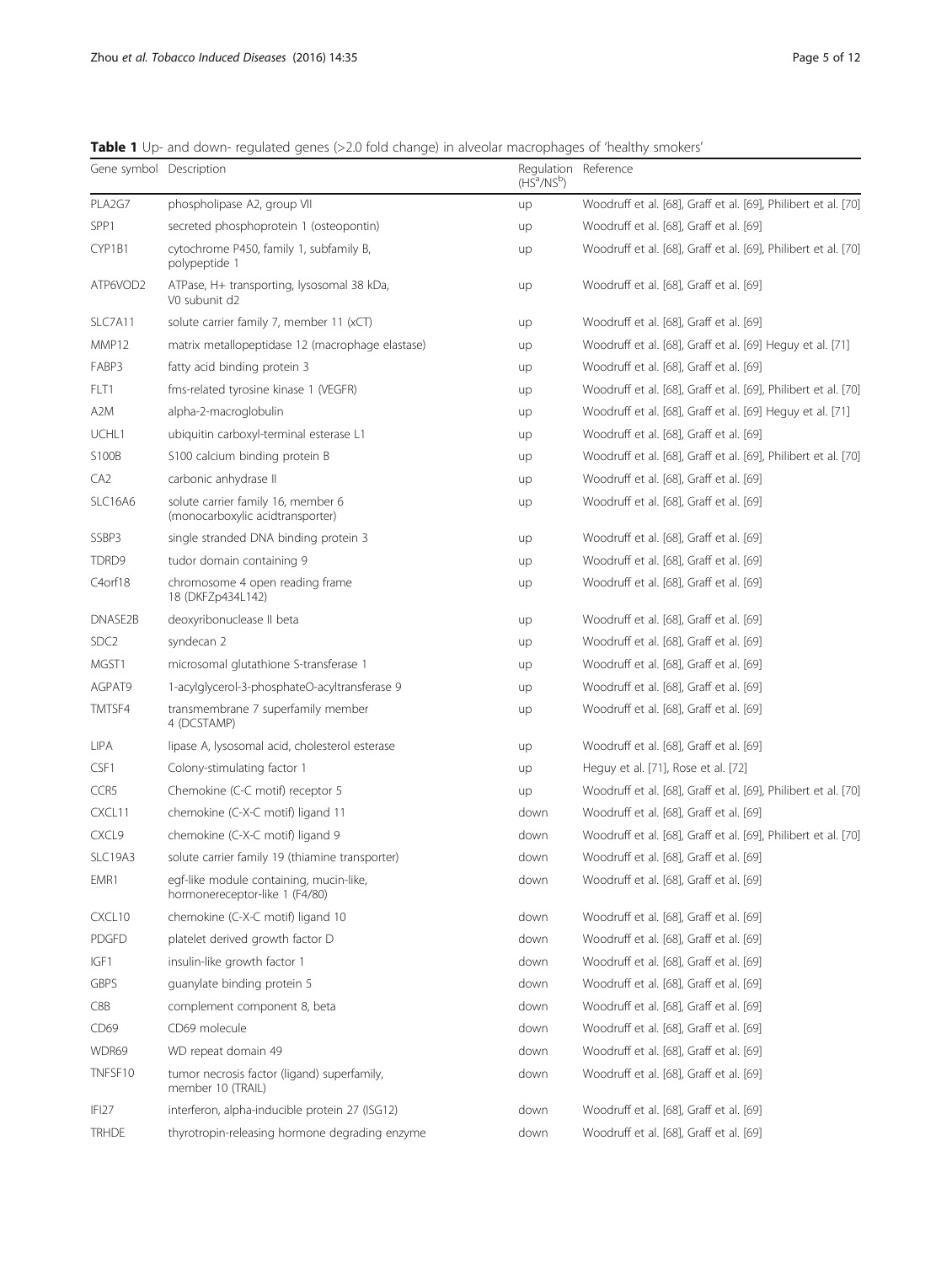| <b>MYB</b>    | v-myb myeloblastosis viral oncogene homolog                             | down | Woodruff et al. [68], Graff et al. [69], Philibert et al. [70] |
|---------------|-------------------------------------------------------------------------|------|----------------------------------------------------------------|
| ARHGAP24      | Rho GTPase activating protein 24                                        | down | Woodruff et al. [68], Graff et al. [69]                        |
| TRPC6         | transient receptor potential cation channel, subfamily C, member 6 down |      | Woodruff et al. [68], Graff et al. [69]                        |
| <b>ITHIHS</b> | inter-alpha (globulin) inhibitor H5                                     | down | Woodruff et al. [68], Graff et al. [69]                        |

<span id="page-5-0"></span>Table 1 Up- and down- regulated genes (>2.0 fold change) in alveolar macrophages of 'healthy smokers' (Continued)

<sup>a</sup>HS: healthy smokers, <sup>b</sup>NS: nonsmokers

Reduced expression of Notch pathway in both smokers and patients with COPD may be responsible for the abnormal differentiation of the airways [[89](#page-10-0)].

Smoking induced epigenetic changes with corresponding modulation of gene expression are demonstrated both in airway epithelium and alveolar macrophages [\[90, 91](#page-10-0)]. Buro-Auriemma with his team [\[90](#page-10-0)] identified 204 unique genes differentially methylated in the small airway epithelium DNA of smokers compared with nonsmokers. Cigarette smoking is also associated with genome wide changes inpulmonary macrophage DNA methylation, in particular at the aryl hydrocarbon receptor repressor (AHRR), a known tumor suppressor that may be critical in moderating AHR role in oncogenesisand altered immune function [\[91\]](#page-10-0).

# Structural changes

Since 1957, numerous studies have proved the structural changes of airway epithelium brought by smoking [\[92](#page-10-0)]. An increase in thickness of the epithelium with an elevation in size and number of goblet cells, a decrease in the length ofcilia, loss of cilia and occurrence of cells with atypical nuclei were revealed in both tracheal and bronchial epithelium of smokers compared with nonsmokers [[92](#page-10-0)–[94](#page-10-0)]. Besides, the percentages of individuals exhibiting precancerouslesions including basal cell hyperplasia and squamous metaplasia, increased with the habit of cigarette smoking [[93, 95](#page-10-0)]. Robust structural changes in airway epithelial mitochondria induced by cigarette smoke were detected, such as fragmentation, branching and quantity of cristae [\[96](#page-10-0)]. While the changes as a consequence of tobacco mentioned above could be reversible. Bertram and Rogers [\[97](#page-10-0)] demonstrated that the structural recovery occurred in bronchial epithelium in people who stopped smoking for over two years. Healthy smokers' cilia was much shorter than non-smokers' which may affect the mucociliary clearance [[84\]](#page-9-0). The

**Table 2** Up- and down- regulated genes in airway epithelium of 'healthy smokers' reported

| Epithelium                         | Gene symbol   | Description                                            | Regulation<br>(HS <sup>a</sup> /NS <sup>b</sup> ) | Reference                                                                                                                 |
|------------------------------------|---------------|--------------------------------------------------------|---------------------------------------------------|---------------------------------------------------------------------------------------------------------------------------|
| SAE <sup>c</sup> /LAE <sup>d</sup> | G6pd          | glucose-6-phosphatedehydrogenase                       | up                                                | Carolan et al. [78], Hackett et al. [79]                                                                                  |
| SAE/LAE                            | <b>GCLC</b>   | Glutamate-cysteineligase, catalytic subunit            | <b>up</b>                                         | Carolan et al. [78], Hackett et al. [79], Spira et al. [82]                                                               |
| SAE/LAE                            | GPx2          | Glutathioneperoxidase 2                                | up                                                | Carolan et al. [78], Hackett et al. [79], Harvey et al. [80],<br>Turetz et al. [81], Spira et al. [82], Zhang et al. [83] |
| <b>SAE</b>                         | <b>GSR</b>    | Glutathionereductase                                   | up                                                | Carolan et al. [78], Hackett et al. [79]                                                                                  |
| SAE/LAE                            | ADH7          | Alcoholdehydrogenase 7, mu or<br>sigmapolypeptide      | up                                                | Carolan et al. [78], Hackett et al. [79], Harvey et al. [80],<br>Turetz et al. [81], Spira et al. [82]                    |
| SAE/LAE                            | AKR1B1        | aldo-keto reductasefamily 1, memberB1                  | up                                                | Carolan et al. [78], Hackett et al. [79], Harvey et al. [80],<br>Spira et al. [82], Zhang et al. [83]                     |
| SAE/LAE                            | AKR1C         | aldo-keto reductasefamily 1, memberC                   | <b>up</b>                                         | Carolan et al. [78], Hackett et al. [79], Harvey et al. [80],<br>Turetz et al. [81], Spira et al. [82], Zhang et al. [83] |
| <b>SAF</b>                         | <b>TXNRD1</b> | Thioredoxinreductase 1                                 | up                                                | Carolan et al. [78], Hackett et al. [79], Spira et al. [82]                                                               |
| SAE                                | PGD           | Phosphogluconatedehydrogenase                          | up                                                | Carolan et al. [78], Hackett et al. [79]                                                                                  |
| SAE                                | TAI DO1       | transaldolase 1                                        | up                                                | Carolan et al. [78], Hackett et al. [79]                                                                                  |
| SAE                                | CYP1B1        | cytochrome P450, family 1, subfamilyB,<br>polypeptide1 | up                                                | Carolan et al. [78], Hackett et al. [79], Harvey et al. [80],<br>Spira et al. [82], Zhang et al. [83]                     |
| SAE/LAE                            | CX3CLI        | Chemokine(C-X3-C motif)ligand 1                        | down                                              | Harvey et al. [80], Turetz et al. [81], Spira et al. [82]                                                                 |
| SAE/LAE                            | ALDH3A1       | Aldehydedehydrogenase 3family, memberA1                | <b>up</b>                                         | Harvey et al. [80], Turetz et al. [81], Spira et al. [82]                                                                 |
| SAE/LAE                            | NQO1          | NAD(P)Hdehydrogenase, quinone 1                        | up                                                | Harvey et al. [80], Spira et al. [82], Zhang et al. [83]                                                                  |
| LAE                                | <b>SLIT</b>   | slit homolog (Drosophila)                              | up                                                | Turetz et al. [81], Spira et al. [82]                                                                                     |
| <b>SAF</b>                         | UCHL1         | Ubiquitincarboxylterminal, esteraseL1                  | down                                              | Harvey et al. [80], Spira et al. [82]                                                                                     |

<sup>a</sup>HS: healthy smokers, <sup>b</sup>NS: nonsmokers<br><sup>c</sup>SAE: small ainvay epithelium. <sup>d</sup>LAE: lar

SAE: small airway epithelium, <sup>d</sup>LAE: large airway epithelium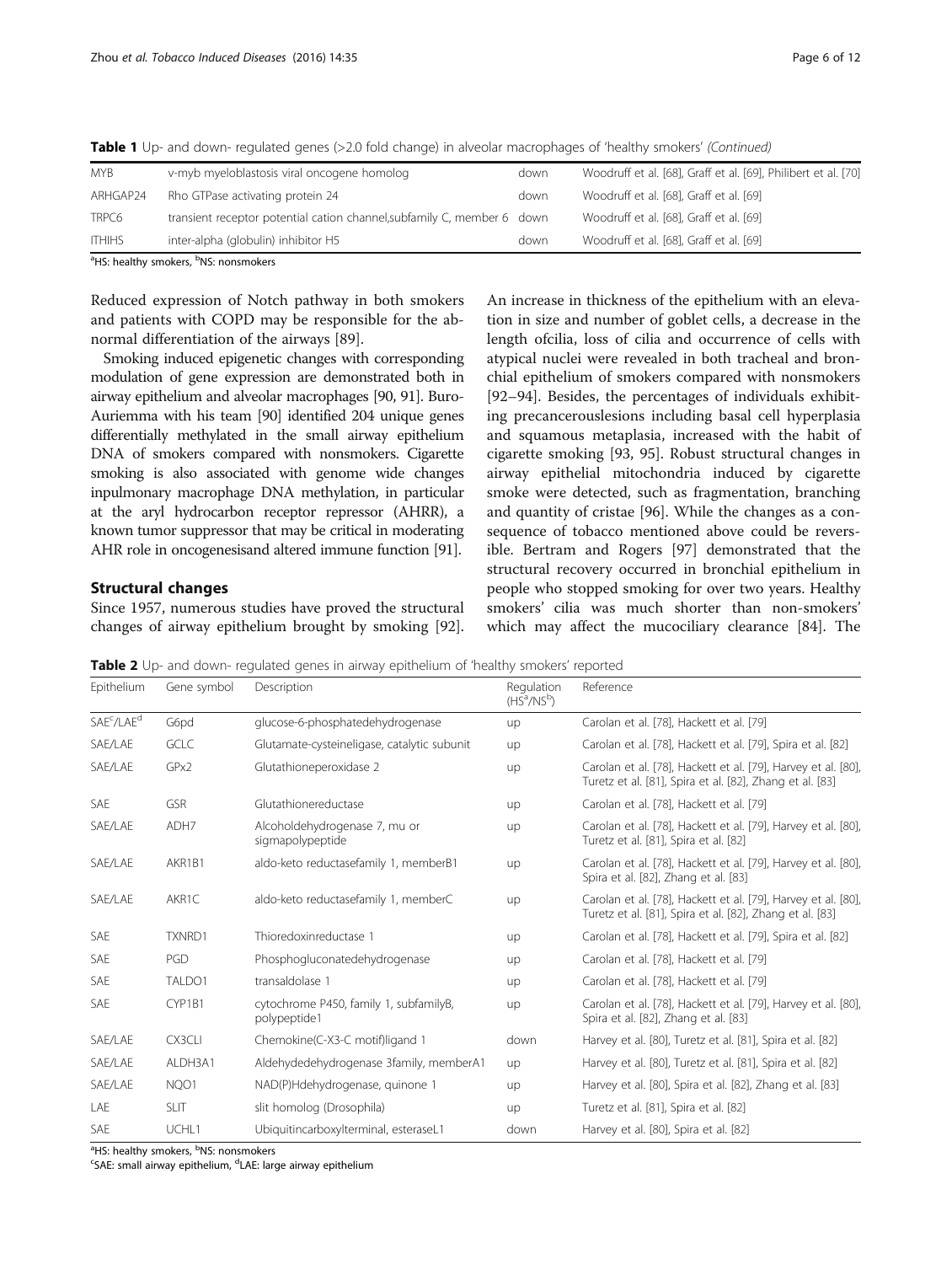reticular basement membrane of both smokers and individuals with COPD showed fragmentation and splitting [[98\]](#page-10-0). More vessels in the reticular basement membrane and fewer vessels in the lamina propria were also found in current smokers compared to healthy nonsmokers [[98\]](#page-10-0), suggesting airway remodelling in smokers.

# Pulmonary dysfunction

Smoking is regarded as the major contribution to pulmonary dysfunction, and this deterioration of lung function in smokers is far in excess of that predicted by age [[99\]](#page-10-0). The ventilation of the upper zones of the lungs was significantly less than that of the lower zones in smokers, suggesting the upper zone abnormalities found in the group of smokers were consistent with the development of early emphysema [[100](#page-10-0)]. Although, parameters of pulmonary function test of healthy smokers are within the normal range, some abnormalities are detected by pulmonologiosts when compared with lifelong nonsmokers. Reduced forced expiratory volume in one second(FEV1), peak expiratory flow(PEF) and the ratio of FEV1 to forced vital capacity(FVC, FEV1/FVC), decreased diffusing capacity for CO and forced expiratory flows at high lung volume, increase in total lung capacity(TLC), the ratio of residual volume(RV) to TLC (RV/TLC) and the ratio of functional residual capacity(FRC) to TLC(FRC/TLC) were demonstrated in smokers [[101](#page-10-0)–[104\]](#page-10-0). Forced expiratory time for the last 0.5 l of the forced vital capacity was significantly higher in the heavy smokers (those who had smoked a lifetime total of more than 10,000 cigarettes) than the nonsmokers [\[102\]](#page-10-0). A linear association between smoking years and reduced level of FEV1 and FVC was reported [[105](#page-10-0)] and the decline in FEV1 can also be detected in teenage smokers [[106](#page-10-0)]. Moreover, smoking cessation not only stopped the smoking-induced fast decline in lung function, but even led to some reversal toward nonsmoking values [[107](#page-10-0)]. Frette with his team [[108](#page-10-0)] found that smokers who quit before age 40 had an age- and height-adjusted FEV1 that did not differ from that of never smokers in either men or women. In summary, these findings confirm the deleterious effect on lung function of smokers whose spirometry values are within normal range and prove a beneficial effect of quitting smoking at an early age.

# Systemic effects

#### Systemic inflammation

Numerous studies have shown significantly increased level of white blood cell [[109](#page-10-0)–[111\]](#page-10-0), TNF- $\alpha$  [\[26](#page-8-0), [112](#page-10-0)] and C-reactive protein [[113](#page-10-0), [114\]](#page-10-0) in serum of asymptomatic smokers with normal lung function, providing direct evidence of systemic inflammation in smokers. However, most of researches found no differences in the subsets of T-lymphocytes which mediate abnormal intrapulmonary inflammation and have been identified as a key component in the development and the progression of COPD in peripheral blood [\[29](#page-8-0), [109](#page-10-0), [115](#page-10-0)]. But, Miller et al. [[116](#page-10-0)] detected the decreased level of CD4<sup>+</sup>T lymphocytes and increased level of CD8<sup>+</sup>T lymphocytes in peripheral blood from heavy smokers which may need further studies.

# Oxidative damage

Many researches have confirmed the systemic oxidative damage and overall decrease in antioxidant activity in smokers as compared with nonsmokers. Antwerpen et al. [\[117\]](#page-10-0) demonstrated that smoking was associated with significantly increased phagocyte-derived ROSgeneration. The mean plasma malondialdehyde(MDA) level, a parameter of lipid peroxidation caused by the oxidants, was higher both in healthy smokers and smokers with COPD than in healthy nonsmokers [\[118\]](#page-10-0). Besides, after 4 week smoking cessation,significant decreases in MDA were detected [[119](#page-10-0)]. Significantly lower CuZnSOD and Se-GSH-Px activities have been reported both in teenage and adult smokers than non-smokers [[120](#page-10-0), [121](#page-10-0)]. Concentrations of serum antioxidants, such as folate, vitamin C and vitamin E, have been proved to be lower in chronic smokers [\[122, 123\]](#page-10-0), confirming again smoking induced damage to the oxidant defense system.

#### Endothelial dysfunction

Oxidative damage brought by smoking is closely related to endothelial dysfunction. Guthikonda with his colleagues [[124](#page-10-0)] demonstrated xanthine oxidase contributes importantly to endothelial dysfunction caused by cigarette smoking. Hirai et al. [\[125\]](#page-10-0) found that the impaired endothelial dysfunction in smokers could be improved by the antioxidant, vitamin C. In fact, lots of studies have proved endothelial dysfunction measured by flow-mediated dilation (FMD) in healthy smokers [\[126, 127\]](#page-10-0). Moreover, Mendes with his team [\[128](#page-10-0)] found that impaired airway vascular endothelial function nmight precede endothelial dysfunction of other areas in healthy smokers. Celermajer et al. [[126\]](#page-10-0) demonstrated an inverse relation of FMD and lifetime cigarette dose smoked and former smokers had higher FMD values than current smokers, indicating potentially reversible smoking induced endothelial dysfunction.

Reduced number of circulating endothelial progenitor cells (EPCs) is reported [\[129](#page-10-0)]. The number of EPCs is also indicated to be correlated with endothelial function as measured by FMD [[130\]](#page-11-0). Furthermore, Michaud's study [\[131\]](#page-11-0) demonstrated the impairment of EPC differentiation and functional activities brought by smoking and this impairment might be associated with lower serum antioxidant levels. A recent study also identifies that epigenetic regulation of DNA damage and senescence are closely related to the endothelial progenitors'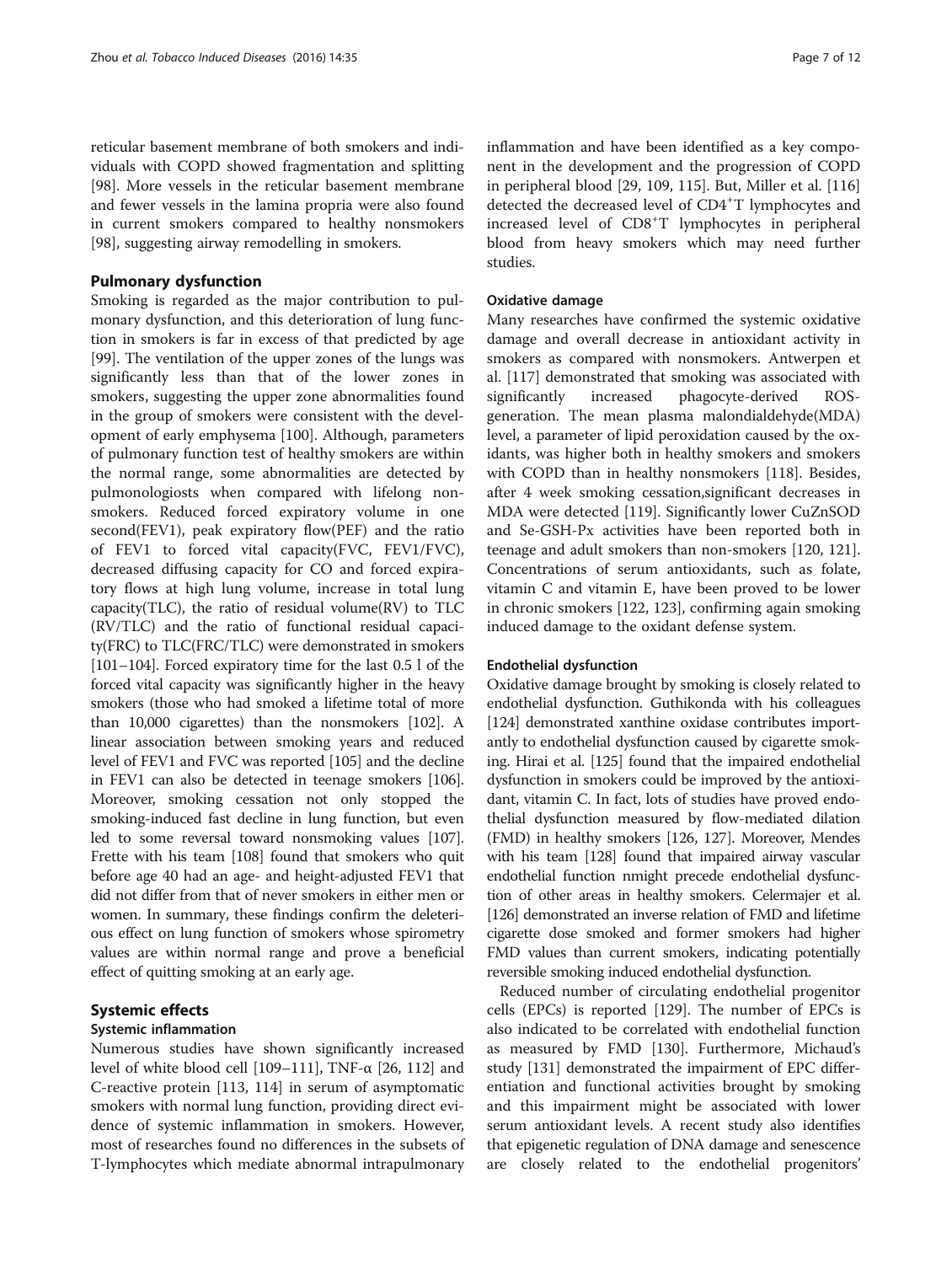dysfunction in both smokers and COPD patients [[132](#page-11-0)]. While, smoking induced effect on circulating EPCs was reversible. Kondo et al. [[133](#page-11-0)] observed that the recovery of EPC levels was greater in light smokers than in heavy smokers, suggesting the significance of smoking cessation.

# Effects of cardiovascular, nervous-mental, endocrine and reproductive system

Compared with nonsmokers, smokers have significantly elevated risk factors for cardiovascular diseases. Although, healthy smokers' heart rate, blood pressure and level of serum lipid and lipoprotein are in the normal range, increases in heart rate and blood pressure are detected as compared with nonsmokers [\[134, 135\]](#page-11-0), they also have higher serum concentrations of cholesterol, triglycerides, very low density lipoprotein cholesterol, and low density lipoprotein cholesterol and lower serum concentrations of high density lipoprotein cholesterol and apolipoprotein AI [[136\]](#page-11-0). Endothelial dysfunction and elevated level of white blood cell in healthy smokers mentioned above also contribute a lot to the onset of cardiovascular diseases [[137](#page-11-0)] and become an independent risk factor for all atherosclerotic cardiovascular diseases [[138](#page-11-0)].

Among the healthy smokers who don't have any metal illnesses including alcohol or drug abuse/dependence with normal brain MRI results, abnormalities are still detected in their nervous-mental system. Hao with his team [[139](#page-11-0)] found that neural function was less synchronized in the right inferior frontal cortex and more synchronized in the left superior parietal lobe in chronic smokers compared to nonsmokers, indicating lacking of control over rewardrelated behavior and smoking urges respectively. Significantly greater rate atrophy over 2-years than nonsmokers in multiple brain regions associated with the early stages of Alzheimer Disease were found in healthy, cognitivelyintact elderly smokers [\[140\]](#page-11-0). Furthermore, chronic smokers were demonstrated to have a worse visual memory and poorer sleep quality compared with lifelong nonsmokers [[141](#page-11-0)]. Jiménez-Ruiz C.A. et al. [[142](#page-11-0)] found that 10.2% of healthy smokers had high dependence on nicotine evaluated by the Fagerstrom Test for Nicotine Dependence (FTND) which is a quantitative scale used commonly for the definition of nicotine dependence. Actually, tobacco dependence itself is not only a bad habit, but a chronic disease [\[143\]](#page-11-0).

Attvall et al. [\[144\]](#page-11-0) demonstrated that smoking could impair insulin action and lead to insulin resistance in healthy smokers even their blood glucose was normal. Smoking cessation improving insulin sensitivity in healthy middle-aged men were also reported [[145](#page-11-0)]. Besides, detrimental effects on reproductive system brought by smoking are detected. Mostafa with his colleagues [\[146\]](#page-11-0) found that smoking had negative effects

on sperm motility, viability, DNA fragmentation, seminal zinc levels, and semen reactive oxygen species levels, even in healthy fertile smokers.

# Conclusion

The biochemical analysis of the induced sputum, expired breath condensate, bronchoalveolar lavage, biopsies of lung tissue and peripheral blood from healthy smokers are strongly enough to prove the exist of local and systemic inflammation. Genetic alterations detected in the lung tissue of healthy smokers may contribute to smoking-related susceptibility to lung diseases, such as emphysema and lung cancer. The structural changes in respiratory system, as well as the decline in lung function as compared with nonsmokers demonstrate again smoking induced negative effects on healthy smokers which accelerate the onset of respiratory disorders. Therefore, healthy smokers who are normal with spirometry, radiographic images and routine physical exam are not really healthy. Smoking cessation as an early intervention may lead to some reversal toward the better health of lifelong nonsmokers.

#### Abbreviations

BAL: Bronchoalveolar lavage; COPD: Chronic obstructive pulmonary disease; EBC: Expired breath condensate; EPCs: Endothelial progenitor cells; FEV1: Forced expiratory volume in one second; FMD: Flow-mediated dilation; FRC: Functional residual capacity; FVC: Forced vital capacity; HS: Healthy smokers; LAE: Large airway epithelium; MCP-1: Monocyte chemoattractant protein-1; MDA: Malondialdehyde; MMP: Matrix metalloproteinase; NF-kB: Nuclear factor-kB; NS: Nonsmokers; PEF: Peak expiratory flow; RV: Residual volume; SAE: Small airway epithelium; TLC: Total lung capacity; TLR: The toll-like receptor; TNF-α: Tumor necrosis factor alpha

#### Acknowledgement

Not applicable.

#### Funding

This study was supported by grants from the National Nature Science Foundation of China (81170036, 81370143, 81370164) and the National Key Clinical Specialty Construction Projects, China. All the funding was used to pay the cost of literature review.

#### Availability of data and materials

Data sharing not applicable to this article as no datasets were generated or analysed during the current study.

#### Authors' contributions

ZZ drafted the whole manuscript. HP performed "Systemic effects" Part and participated in revising this manuscript and checking the grammar and spelling errors. PC contributed to designing the structure of this review and gave the final approval of the version to be published. All authors read and approved the final manuscript.

#### Competing interests

The authors declare that they have no competing interests.

#### Consent for publication

Not applicable.

#### Ethics approval and consent to participate

Not applicable.

Received: 29 July 2015 Accepted: 10 November 2016 Published online: 15 November 2016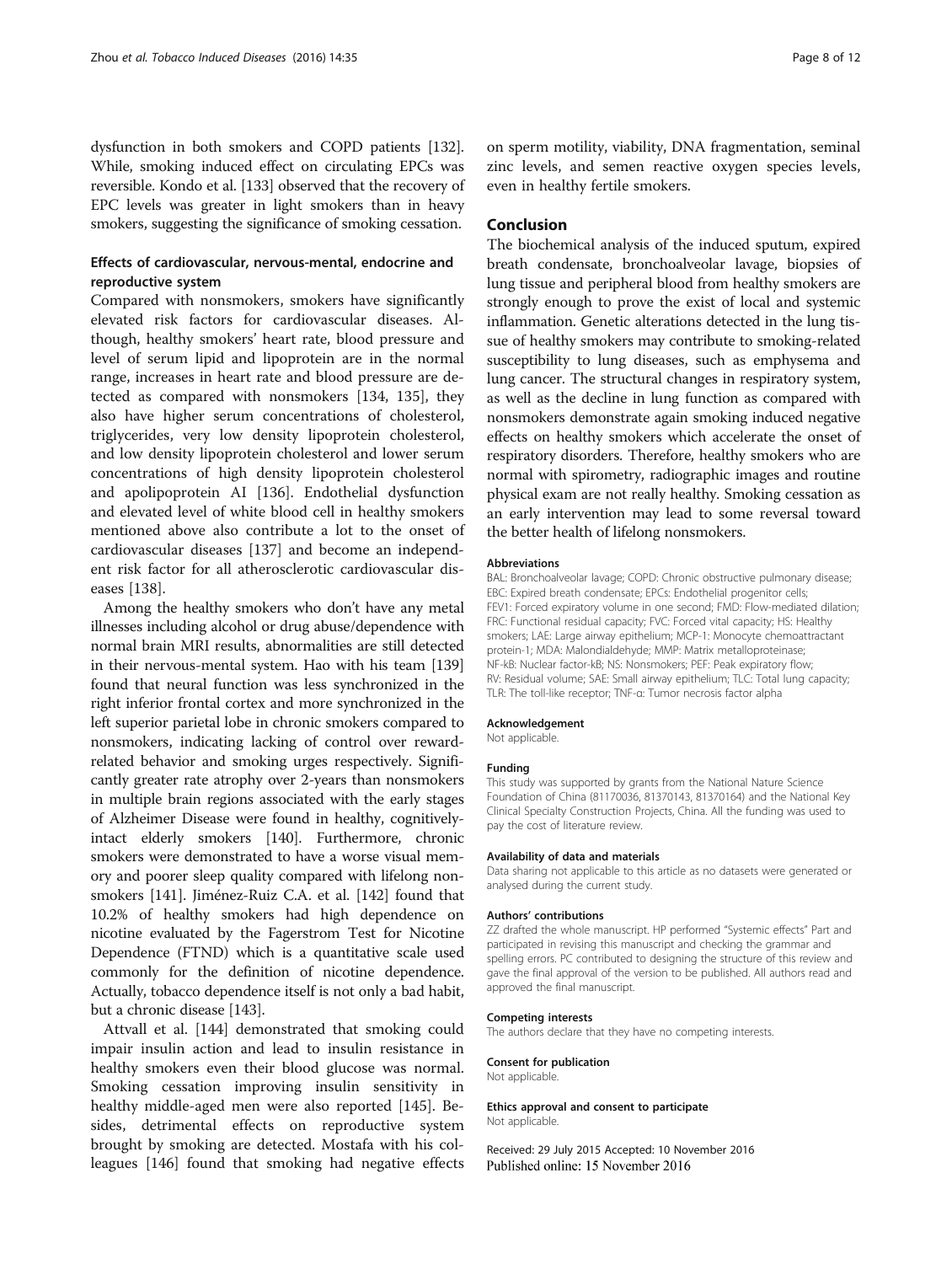#### <span id="page-8-0"></span>References

- Lee J, Taneja V, Vassallo R. Cigarette smoking and inflammation: cellular and molecular mechanisms. J Dent Res. 2012;91:142–9.
- Teo KK, Ounpuu S, Hawken S, Pandey MR, Valentin V, Hunt D, Diaz R, Rashed W, Freeman R, Jiang L, Zhang X, Yusuf S. Tobacco use and risk of myocardial infarction in 52 countries in the INTERHEART study: a case– control study. Lancet. 2006;368:647–58.
- 3. Jindal SK, Aggarwal AN, Chaudhry K, Chhabra SK, D'Souza GA, Gupta D, Katiyar SK, Kumar R, Shah B, Vijayan VK. A multicentric study on epidemiology of chronic obstructive pulmonary disease and its relationship with tobacco smoking and environmental tobacco smoke exposure. Indian J Chest Dis Allied Sci. 2006;48:23–9.
- 4. Lubin JH, Blot WJ, Berrino F, Flamant R, Gillis CR, Kunze M, Schmahl D, Visco G. Modifying risk of developing lung cancer by changing habits of cigarette smoking. Br Med J (Clin Res Ed). 1984;288:1953–6.
- 5. Wang R, Wang G, Ricard MJ, Ferris B, Strulovici-Barel Y, Salit J, Hackett NR, Gudas LJ, Crystal RG. Smoking-induced upregulation of AKR1B10 expression in the airway epithelium of healthy individuals. Chest. 2010;138:1402–10.
- 6. Swan GE, Hodgkin JE, Roby T, Mittman C, Jacobo N, Peters J. Reversibility of airways injury over a 12-month period following smoking cessation. Chest. 1992;101:607–12.
- Besaratinia A, Maas LM, Van Breda SG, Curfs DM, Kleinjans JC, Wouters EF, Van Schooten FJ. Applicability of induced sputum for molecular dosimetry of exposure to inhalatory carcinogens: 32P-postlabeling of lipophilic DNA adducts in smokers and nonsmokers. Cancer Epidemiol Biomarkers Prev. 2000;9:367–72.
- 8. Mazur W, Toljamo T, Ohlmeier S, Vuopala K, Nieminen P, Kobayashi H, Kinnula VL. Elevation of surfactant protein A in plasma and sputum in cigarette smokers. Eur Respir J. 2011;38:277–84.
- Rufino R, Costa CH, Souza HS, Madi K, Silva JR. Induced sputum and peripheral blood cell profile in chronic obstructive pulmonary disease. J Bras Pneumol. 2007;33:510–8.
- 10. Domagala-Kulawik J, Maskey-Warzechowska M, Hermanowicz-Salamon J, Chazan R. Expression of macrophage surface markers in induced sputum of patients with chronic obstructive pulmonary disease. J Physiol Pharmacol. 2006;57 Suppl 4:75–84.
- 11. Skold CM, Lundahl J, Hallden G, Hallgren M, Eklund A. Chronic smoke exposure alters the phenotype pattern and the metabolic response in human alveolar macrophages. Clin Exp Immunol. 1996;106:108–13.
- 12. Le-Barillec K, Si-Tahar M, Balloy V, Chignard M. Proteolysis of monocyte CD14 by human leukocyte elastase inhibits lipopolysaccharide-mediated cell activation. J Clin Invest. 1999;103:1039–46.
- 13. Bouloukaki I, Tsoumakidou M, Vardavas CI, Mitrouska I, Koutala E, Siafakas NM, Schiza SE, Tzanakis N. Maintained smoking cessation for 6 months equilibrates the percentage of sputum CD8+ lymphocyte cells with that of nonsmokers. Mediators Inflamm. 2009;2009:812102.
- 14. Takanashi S, Hasegawa Y, Kanehira Y, Yamamoto K, Fujimoto K, Satoh K, Okamura K. Interleukin-10 level in sputum is reduced in bronchial asthma, COPD and in smokers. Eur Respir J. 1999;14:309–14.
- 15. Costa C, Rufino R, Traves SL, Lapa ESJR, Barnes PJ, Donnelly LE. CXCR3 and CCR5 chemokines in induced sputum from patients with COPD. Chest. 2008;133:26–33.
- 16. Wang F, He B. CCR1 and CCR5 expression on inflammatory cells is related to cigarette smoking and chronic obstructive pulmonary disease severity. Chin Med J (Engl). 2012;125:4277–82.
- 17. Hacievliyagil SS, Mutlu LC, Temel I. Airway inflammatory markers in chronic obstructive pulmonary disease patients and healthy smokers. Niger J Clin Pract. 2013;16:76–81.
- 18. Chung KF. Cytokines in chronic obstructive pulmonary disease. Eur Respir J Suppl. 2001;34:50s–9.
- 19. Kostikas K, Papatheodorou G, Ganas K, Psathakis K, Panagou P, Loukides S. pH in expired breath condensate of patients with inflammatory airway diseases. Am J Respir Crit Care Med. 2002;165:1364–70.
- 20. MacNee W, Rennard SI, Hunt JF, Edwards LD, Miller BE, Locantore NW, Tal-Singer R. Evaluation of exhaled breath condensate pH as a biomarker for COPD. Respir Med. 2011;105:1037–45.
- 21. Koczulla AR, Noeske S, Herr C, Jorres RA, Rommelt H, Vogelmeier C, Bals R. Acute and chronic effects of smoking on inflammation markers in exhaled breath condensate in current smokers. Respiration. 2010;79:61–7.
- 22. Nicola ML, Carvalho HB, Yoshida CT, Anjos FM, Nakao M, Santos Ude P, Cardozo KH, Carvalho VM, Pinto E, Farsky SH, Saldiva PH, Rubin BK,

Nakagawa NK. Young "healthy" smokers have functional and inflammatory changes in the nasal and the lower airways. Chest. 2014;145:998–1005.

- 23. Carpagnano GE, Kharitonov SA, Foschino-Barbaro MP, Resta O, Gramiccioni E, Barnes PJ. Increased inflammatory markers in the exhaled breath condensate of cigarette smokers. Eur Respir J. 2003;21:589–93.
- 24. Garey KW, Neuhauser MM, Robbins RA, Danziger LH, Rubinstein I. Markers of inflammation in exhaled breath condensate of young healthy smokers. Chest. 2004;125:22–6.
- 25. Corhay JL, Hemelaers L, Henket M, Sele J, Louis R. Granulocyte chemotactic activity in exhaled breath condensate of healthy subjects and patients with COPD. Chest. 2007;131:1672–7.
- 26. Diez-Pina JM, Fernandez-Acenero MJ, Llorente-Alonso MJ, Diaz-Lobato S, Mayoralas S, Florez A. Tumor necrosis factor alpha as a marker of systemic and local inflammation in "healthy" smokers. Int J Gen Med. 2009;2:9–14.
- 27. Montuschi P, Collins JV, Ciabattoni G, Lazzeri N, Corradi M, Kharitonov SA, Barnes PJ. Exhaled 8-isoprostane as an in vivo biomarker of lung oxidative stress in patients with COPD and healthy smokers. Am J Respir Crit Care Med. 2000;162:1175–7.
- 28. Reynolds HY, Newball HH. Analysis of proteins and respiratory cells obtained from human lungs by bronchial lavage. J Lab Clin Med. 1974;84:559–73.
- 29. Wallace JM, Oishi JS, Barbers RG, Simmons MS, Tashkin DP. Lymphocytic subpopulation profiles in bronchoalveolar lavage fluid and peripheral blood from tobacco and marijuana smokers. Chest. 1994;105:847–52.
- 30. Rutgers SR, Timens W, Kaufmann HF, van der Mark TW, Koeter GH, Postma DS. Comparison of induced sputum with bronchial wash, bronchoalveolar lavage and bronchial biopsies in COPD. Eur Respir J. 2000;15:109–15.
- 31. Erjefalt JS, Uller L, Malm-Erjefalt M, Persson CG. Rapid and efficient clearance of airway tissue granulocytes through transepithelial migration. Thorax. 2004;59:136–43.
- 32. Yu MQ, Liu XS, Wang JM, Xu YJ. CD8(+) Tc-lymphocytes immunodeviation in peripheral blood and airway from patients of chronic obstructive pulmonary disease and changes after short-term smoking cessation. Chin Med J (Engl). 2013;126:3608–15.
- 33. Saetta M, Di Stefano A, Turato G, Facchini FM, Corbino L, Mapp CE, Maestrelli P, Ciaccia A, Fabbri LM. CD8+ T-lymphocytes in peripheral airways of smokers with chronic obstructive pulmonary disease. Am J Respir Crit Care Med. 1998;157:822–6.
- 34. Mosmann TR, Li L, Sad S. Functions of CD8 T-cell subsets secreting different cytokine patterns. Semin Immunol. 1997;9:87–92.
- 35. Kuschner WG, D'Alessandro A, Wong H, Blanc PD. Dose-dependent cigarette smoking-related inflammatory responses in healthy adults. Eur Respir J. 1996;9:1989–94.
- 36. Blomberg A, Mudway I, Svensson M, Hagenbjork-Gustafsson A, Thomasson L, Helleday R, Dumont X, Forsberg B, Nordberg G, Bernard A. Clara cell protein as a biomarker for ozone-induced lung injury in humans. Eur Respir J. 2003;22:883–8.
- 37. Shijubo N, Itoh Y, Yamaguchi T, Shibuya Y, Morita Y, Hirasawa M, Okutani R, Kawai T, Abe S. Serum and BAL Clara cell 10 kDa protein (CC10) levels and CC10-positive bronchiolar cells are decreased in smokers. Eur Respir J. 1997;10:1108–14.
- 38. Lim S, Roche N, Oliver BG, Mattos W, Barnes PJ, Chung KF. Balance of matrix metalloprotease-9 and tissue inhibitor of metalloprotease-1 from alveolar macrophages in cigarette smokers. Regulation by interleukin-10. Am J Respir Crit Care Med. 2000;162:1355–60.
- 39. Babusyte A, Stravinskaite K, Jeroch J, Lotvall J, Sakalauskas R, Sitkauskiene B. Patterns of airway inflammation and MMP-12 expression in smokers and ex-smokers with COPD. Respir Res. 2007;8:81.
- 40. McCormack FX, Whitsett JA. The pulmonary collectins, SP-A and SP-D, orchestrate innate immunity in the lung. J Clin Invest. 2002;109:707–12.
- 41. Honda Y, Takahashi H, Kuroki Y, Akino T, Abe S. Decreased contents of surfactant proteins A and D in BAL fluids of healthy smokers. Chest. 1996;109:1006–9.
- 42. Pacht ER, Kaseki H, Mohammed JR, Cornwell DG, Davis WB. Deficiency of vitamin E in the alveolar fluid of cigarette smokers. Influence on alveolar macrophage cytotoxicity. J Clin Invest. 1986;77:789–96.
- 43. Pons AR, Sauleda J, Noguera A, Pons J, Barcelo B, Fuster A, Agusti AG. Decreased macrophage release of TGF-beta and TIMP-1 in chronic obstructive pulmonary disease. Eur Respir J. 2005;26:60–6.
- 44. Harris JO, Swenson EW, Johnson 3rd JE. Human alveolar macrophages: comparison of phagocytic ability, glucose utilization, and ultrastructure in smokers and nonsmokers. J Clin Invest. 1970;49:2086–96.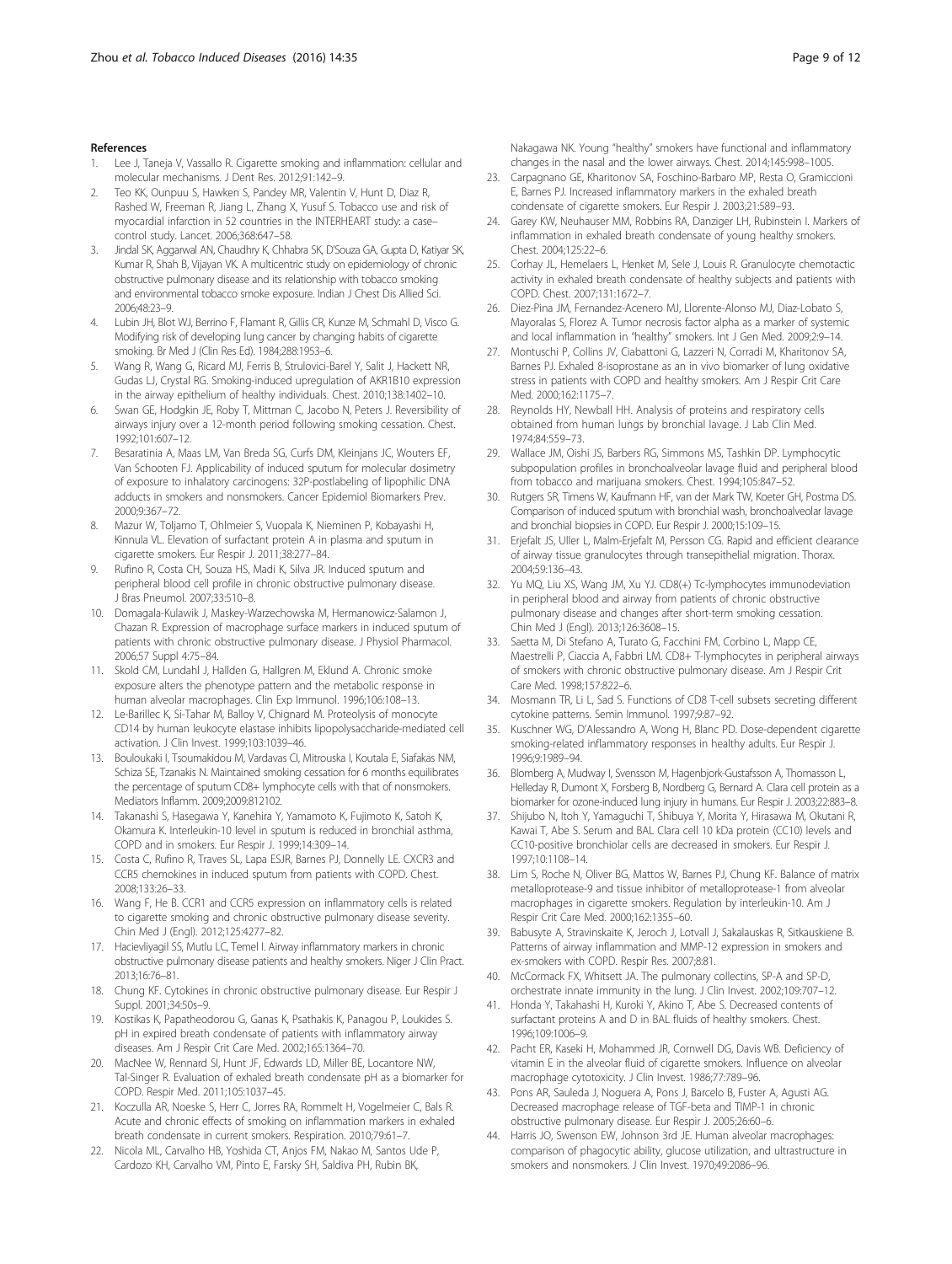- <span id="page-9-0"></span>45. Pratt SA, Smith MH, Ladman AJ, Finley TN. The ultrastructure of alveolar macrophages from human cigarette smokers and nonsmokers. Lab Invest. 1971;24:331–8.
- 46. Harris JO, Olsen GN, Castle JR, Maloney AS. Comparison of proteolytic enzyme activity in pulmonary alveolar macrophages and blood leukocytes in smokers and nonsmokers. Am Rev Respir Dis. 1975;111:579–86.
- 47. Hinman LM, Stevens CA, Matthay RA, Gee JB. Elastase and lysozyme activities in human alveolar macrophages. Effects of cigarette smoking. Am Rev Respir Dis. 1980;121:263–71.
- 48. Fisher GL, McNeill KL, Finch GL, Wilson FD, Golde DW. Functional evaluation of lung macrophages from cigarette smokers and nonsmokers. J Reticuloendothel Soc. 1982;32:311–21.
- 49. Nagai S, Takeuchi M, Watanabe K, Aung H, Izumi T. Smoking and interleukin-1 activity released from human alveolar macrophages in healthy subjects. Chest. 1988;94:694–700.
- 50. Ohta T, Yamashita N, Maruyama M, Sugiyama E, Kobayashi M. Cigarette smoking decreases interleukin-8 secretion by human alveolar macrophages. Respir Med. 1998;92:922–7.
- 51. Soliman DM, Twigg 3rd HL. Cigarette smoking decreases bioactive interleukin-6 secretion by alveolar macrophages. Am J Physiol. 1992;263:L471–8.
- 52. Yamaguchi E, Itoh A, Furuya K, Miyamoto H, Abe S, Kawakami Y. Release of tumor necrosis factor-alpha from human alveolar macrophages is decreased in smokers. Chest. 1993;103:479–83.
- 53. Hoidal JR, Fox RB, LeMarbre PA, Takiff HE, Repine JE. Oxidative metabolism of alveolar macrophages from young asymptomatic cigarette smokers. Increased superoxide anion release and its potential consequences. Chest. 1980;77:270–1.
- 54. Hubbard RC, Ogushi F, Fells GA, Cantin AM, Jallat S, Courtney M, Crystal RG. Oxidants spontaneously released by alveolar macrophages of cigarette smokers can inactivate the active site of alpha 1-antitrypsin, rendering it ineffective as an inhibitor of neutrophil elastase. J Clin Invest. 1987;80:1289–95.
- 55. Schaberg T, Lauer C, Lode H, Fischer J, Haller H. Increased number of alveolar macrophages expressing adhesion molecules of the leukocyte adhesion molecule family in smoking subjects. Association with cell-binding ability and superoxide anion production. Am Rev Respir Dis. 1992;146:1287–93.
- 56. Shaykhiev R, Krause A, Salit J, Strulovici-Barel Y, Harvey BG, O'Connor TP, Crystal RG. Smoking-dependent reprogramming of alveolar macrophage polarization: implication for pathogenesis of chronic obstructive pulmonary disease. J Immunol. 2009;183:2867–83.
- 57. Roth MD, Arora A, Barsky SH, Kleerup EC, Simmons M, Tashkin DP. Airway inflammation in young marijuana and tobacco smokers. Am J Respir Crit Care Med. 1998;157:928–37.
- 58. Lams BE, Sousa AR, Rees PJ, Lee TH. Immunopathology of the small-airway submucosa in smokers with and without chronic obstructive pulmonary disease. Am J Respir Crit Care Med. 1998;158:1518–23.
- 59. Ricciardolo FL, Caramori G, Ito K, Capelli A, Brun P, Abatangelo G, Papi A, Chung KF, Adcock I, Barnes PJ, Donner CF, Rossi A, Di Stefano A. Nitrosative stress in the bronchial mucosa of severe chronic obstructive pulmonary disease. J Allergy Clin Immunol. 2005;116:1028–35.
- 60. Di Stefano A, Caramori G, Gnemmi I, Contoli M, Vicari C, Capelli A, Magno F, D'Anna SE, Zanini A, Brun P, Casolari P, Chung KF, Barnes PJ, Papi A, Adcock I, Balbi B. T helper type 17-related cytokine expression is increased in the bronchial mucosa of stable chronic obstructive pulmonary disease patients. Clin Exp Immunol. 2009;157:316–24.
- 61. Isajevs S, Taivans I, Svirina D, Strazda G, Kopeika U. Patterns of inflammatory responses in large and small airways in smokers with and without chronic obstructive pulmonary disease. Respiration. 2011;81:362–71.
- 62. Rahman I, Marwick J, Kirkham P. Redox modulation of chromatin remodeling: impact on histone acetylation and deacetylation, NF-kappaB and proinflammatory gene expression. Biochem Pharmacol. 2004;68:1255–67.
- 63. Di Stefano A, Caramori G, Oates T, Capelli A, Lusuardi M, Gnemmi I, Ioli F, Chung KF, Donner CF, Barnes PJ, Adcock IM. Increased expression of nuclear factor-kappaB in bronchial biopsies from smokers and patients with COPD. Eur Respir J. 2002;20:556–63.
- 64. Raghuwanshi SK, Su Y, Singh V, Haynes K, Richmond A, Richardson RM. The chemokine receptors CXCR1 and CXCR2 couple to distinct G proteincoupled receptor kinases to mediate and regulate leukocyte functions. J Immunol. 2012;189:2824–32.
- 65. Di Stefano A, Caramori G, Gnemmi I, Contoli M, Bristot L, Capelli A, Ricciardolo FL, Magno F, D'Anna SE, Zanini A, Carbone M, Sabatini F, Usai C,

Brun P, Chung KF, Barnes PJ, Papi A, Adcock IM, Balbi B. Association of increased CCL5 and CXCL7 chemokine expression with neutrophil activation in severe stable COPD. Thorax. 2009;64:968–75.

- 66. Wang R, Ahmed J, Wang G, Hassan I, Strulovici-Barel Y, Salit J, Mezey JG, Crystal RG. Airway epithelial expression of TLR5 is downregulated in healthy smokers and smokers with chronic obstructive pulmonary disease. J Immunol. 2012;189:2217–25.
- 67. Letran SE, Lee SJ, Atif SM, Flores-Langarica A, Uematsu S, Akira S, Cunningham AF, McSorley SJ. TLR5-deficient mice lack basal inflammatory and metabolic defects but exhibit impaired CD4 T cell responses to a flagellated pathogen. J Immunol. 2011;186:5406–12.
- 68. Woodruff PG, Koth LL, Yang YH, Rodriguez MW, Favoreto S, Dolganov GM, Paquet AC, Erle DJ. A distinctive alveolar macrophage activation state induced by cigarette smoking. Am J Respir Crit Care Med. 2005;172:1383–92.
- 69. Graff JW, Powers LS, Dickson AM, Kim J, Reisetter AC, Hassan IH, Kremens K, Gross TJ, Wilson ME, Monick MM. Cigarette smoking decreases global microRNA expression in human alveolar macrophages. PLoS One. 2012;7:e44066.
- 70. Philibert RA, Sears RA, Powers LS, Nash E, Bair T, Gerke AK, Hassan I, Thomas CP, Gross TJ, Monick MM. Coordinated DNA methylation and gene expression changes in smoker alveolar macrophages: specific effects on VEGF receptor 1 expression. J Leukoc Biol. 2012;92:621–31.
- 71. Heguy A, O'Connor TP, Luettich K, Worgall S, Cieciuch A, Harvey BG, Hackett NR, Crystal RG. Gene expression profiling of human alveolar macrophages of phenotypically normal smokers and nonsmokers reveals a previously unrecognized subset of genes modulated by cigarette smoking. J Mol Med (Berl). 2006;84:318–28.
- 72. Rose RM, Kobzik L, Filderman AE, Vermeulen MW, Dushay K, Donahue RE. Characterization of colony stimulating factor activity in the human respiratory tract. Comparison of healthy smokers and nonsmokers. Am Rev Respir Dis. 1992;145:394–9.
- 73. Hautamaki RD, Kobayashi DK, Senior RM, Shapiro SD. Requirement for macrophage elastase for cigarette smoke-induced emphysema in mice. Science. 1997;277:2002–4.
- 74. Qu P, Du H, Wang X, Yan C. Matrix metalloproteinase 12 overexpression in lung epithelial cells plays a key role in emphysema to lung bronchioalveolar adenocarcinoma transition. Cancer Res. 2009;69:7252–61.
- 75. Spivack SD, Hurteau GJ, Reilly AA, Aldous KM, Ding X, Kaminsky LS. CYP1B1 expression in human lung. Drug Metab Dispos. 2001;29:916–22.
- 76. Lao X, Qin X, Peng Q, Chen Z, Lu Y, Liu Y, Li S. Association of CYP1B1 Leu432Val Polymorphism and Lung Cancer Risk: An Updated Meta-Analysis. Lung. 2014.
- 77. Tam A, Wadsworth S, Dorscheid D, Man SF, Sin DD. The airway epithelium: more than just a structural barrier. Ther Adv Respir Dis. 2011;5:255–73.
- 78. Carolan BJ, Harvey BG, Hackett NR, O'Connor TP, Cassano PA, Crystal RG. Disparate oxidant gene expression of airway epithelium compared to alveolar macrophages in smokers. Respir Res. 2009;10:111.
- 79. Hackett NR, Heguy A, Harvey BG, O'Connor TP, Luettich K, Flieder DB, Kaplan R, Crystal RG. Variability of antioxidant-related gene expression in the airway epithelium of cigarette smokers. Am J Respir Cell Mol Biol. 2003;29:331–43.
- 80. Harvey BG, Heguy A, Leopold PL, Carolan BJ, Ferris B, Crystal RG. Modification of gene expression of the small airway epithelium in response to cigarette smoking. J Mol Med (Berl). 2007;85:39–53.
- 81. Turetz ML, O'Connor TP, Tilley AE, Strulovici-Barel Y, Salit J, Dang D, Teater M, Mezey J, Clark AG, Crystal RG. Trachea epithelium as a "canary" for cigarette smoking-induced biologic phenotype of the small airway epithelium. Clin Transl Sci. 2009;2:260–72.
- Spira A, Beane J, Shah V, Liu G, Schembri F, Yang X, Palma J, Brody JS. Effects of cigarette smoke on the human airway epithelial cell transcriptome. Proc Natl Acad Sci U S A. 2004;101:10143–8.
- 83. Zhang L, Lee JJ, Tang H, Fan YH, Xiao L, Ren H, Kurie J, Morice RC, Hong WK, Mao L. Impact of smoking cessation on global gene expression in the bronchial epithelium of chronic smokers. Cancer Prev Res (Phila). 2008;1:112–8.
- 84. Leopold PL, O'Mahony MJ, Lian XJ, Tilley AE, Harvey BG, Crystal RG. Smoking is associated with shortened airway cilia. PLoS One. 2009;4:e8157.
- 85. Hessel J, Heldrich J, Fuller J, Staudt MR, Radisch S, Hollmann C, Harvey BG, Kaner RJ, Salit J, Yee-Levin J, Sridhar S, Pillai S, Hilton H, Wolff G, Bitter H, Visvanathan S, Fine J, Stevenson CS, Crystal RG, Tilley AE. Intraflagellar transport gene expression associated with short cilia in smoking and COPD. PLoS One. 2014;9, e85453.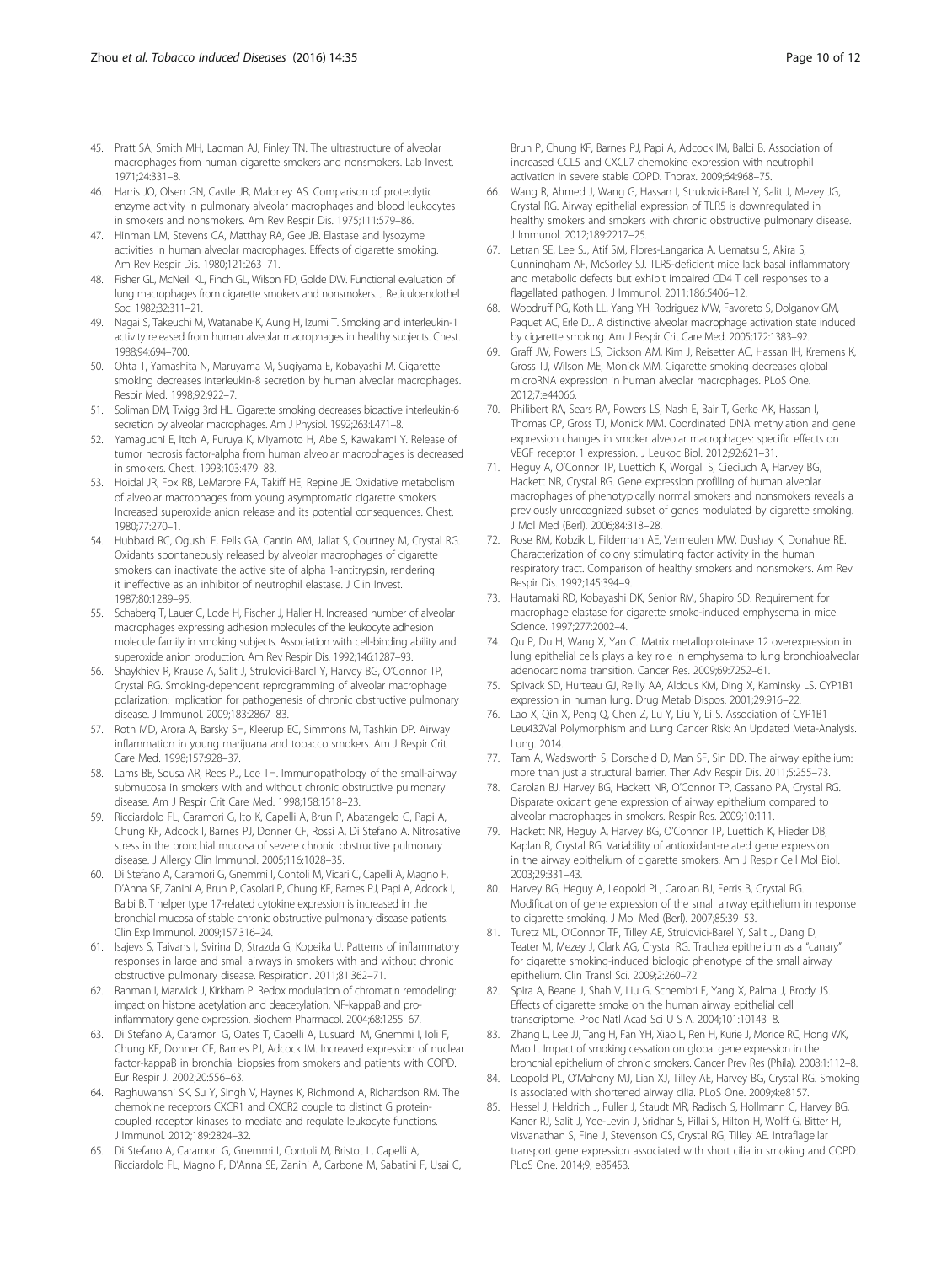- <span id="page-10-0"></span>86. Wang G, Xu Z, Wang R, Al-Hijji M, Salit J, Strulovici-Barel Y, Tilley AE, Mezey JG, Crystal RG. Genes associated with MUC5AC expression in small airway epithelium of human smokers and non-smokers. BMC Med Genomics. 2012;5:21.
- 87. Shaykhiev R, Otaki F, Bonsu P, Dang DT, Teater M, Strulovici-Barel Y, Salit J, Harvey BG, Crystal RG. Cigarette smoking reprograms apical junctional complex molecular architecture in the human airway epithelium in vivo. Cell Mol Life Sci. 2011;68:877–92.
- 88. Carolan BJ, Heguy A, Harvey BG, Leopold PL, Ferris B, Crystal RG. Upregulation of expression of the ubiquitin carboxyl-terminal hydrolase L1 gene in human airway epithelium of cigarette smokers. Cancer Res. 2006;66:10729–40.
- 89. Tilley AE, Harvey BG, Heguy A, Hackett NR, Wang R, O'Connor TP, Crystal RG. Down-regulation of the notch pathway in human airway epithelium in association with smoking and chronic obstructive pulmonary disease. Am J Respir Crit Care Med. 2009;179:457–66.
- 90. Buro-Auriemma LJ, Salit J, Hackett NR, Walters MS, Strulovici-Barel Y, Staudt MR, Fuller J, Mahmoud M, Stevenson CS, Hilton H, Ho MW, Crystal RG. Cigarette smoking induces small airway epithelial epigenetic changes with corresponding modulation of gene expression. Hum Mol Genet. 2013;22:4726–38.
- 91. Monick MM, Beach SR, Plume J, Sears R, Gerrard M, Brody GH, Philibert RA. Coordinated changes in AHRR methylation in lymphoblasts and pulmonary macrophages from smokers. Am J Med Genet B Neuropsychiatr Genet. 2012;159b:141–51.
- 92. Chang SC. Microscopic properties of whole mounts and sections of human bronchial epithelium of smokers and nonsmokers. Cancer. 1957;10:1246–62.
- 93. Ide G, Suntzeff V, Cowdry EV. A comparison of the histopathology of tracheal and bronchial epithelium of smokers and nonsmokers. Cancer. 1959;12:473–84.
- 94. Auerbach O, Hammond EC, Garfinkel L. Changes in bronchial epithelium in relation to cigarette smoking, 1955–1960 vs. 1970–1977. N Engl J Med. 1979;300:381–5.
- 95. Peters EJ, Morice R, Benner SE, Lippman S, Lukeman J, Lee JS, Ro JY, Hong WK. Squamous metaplasia of the bronchial mucosa and its relationship to smoking. Chest. 1993;103:1429–32.
- 96. Hoffmann RF, Zarrintan S, Brandenburg SM, Kol A, de Bruin HG, Jafari S, Dijk F, Kalicharan D, Kelders M, Gosker HR, Ten Hacken NH, van der Want JJ, van Oosterhout AJ, Heijink IH. Prolonged cigarette smoke exposure alters mitochondrial structure and function in airway epithelial cells. Respir Res. 2013;14:97.
- 97. Bertram JF, Rogers AW. Recovery of bronchial epithelium on stopping smoking. Br Med J (Clin Res Ed). 1981;283:1567–9.
- 98. Soltani A, Reid DW, Sohal SS, Wood-Baker R, Weston S, Muller HK, Walters EH. Basement membrane and vascular remodelling in smokers and chronic obstructive pulmonary disease: a cross-sectional study. Respir Res. 2010;11:105.
- Corbin RP, Loveland M, Martin RR, Macklem PT. A four-year follow-up study of lung mechanics in smokers. Am Rev Respir Dis. 1979;120:293–304.
- 100. Seaton D, Ogilvie CM. Regional lung function in asymptomatic cigarette smokers. Am Rev Respir Dis. 1978;118:265–70.
- 101. Seppanen A. Comparison of different kinds of tests in the evaluation of lung function among healthy smokers and nonsmokers. Ann Clin Res. 1977;9:275–80.
- 102. Walter S, Nancy NR, Collier CR. Changes in the forced expiratory spirogram in young male smokers. Am Rev Respir Dis. 1979;119:717–24.
- 103. Barter SJ, Cunningham DA, Lavender JP, Gibellino F, Connellan SJ, Pride NB. Abnormal ventilation scans in middle-aged smokers. Comparison with tests of overall lung function. Am Rev Respir Dis. 1985;132:148–51.
- 104. Bosse R, Sparrow D, Garvey AJ, Costa Jr PT, Weiss ST, Rowe JW. Cigarette smoking, aging, and decline in pulmonary function: A longitudinal study. Arch Environ Health. 1980;35:247–52.
- 105. Xu X, Li B, Wang L. Gender difference in smoking effects on adult pulmonary function. Eur Respir J. 1994;7:477–83.
- 106. Lee SK, Park JW, Kim KH, Jung JH. An Analysis of the Thickness of Abdominal Muscles during Forceful Expiration and Pulmonary Function in Teenage Smokers and Nonsmokers. J Phys Ther Sci. 2013;25:789–91.
- 107. Nemery B, Moavero NE, Brasseur L, Stanescu DC. Changes in lung function after smoking cessation: an assessment from a cross-sectional survey. Am Rev Respir Dis. 1982;125:122–4.
- 108. Frette C, Barrett-Connor E, Clausen JL. Effect of active and passive smoking on ventilatory function in elderly men and women. Am J Epidemiol. 1996;143:757–65.
- 109. Costabel U, Bross KJ, Reuter C, Ruhle KH, Matthys H. Alterations in immunoregulatory T-cell subsets in cigarette smokers. A phenotypic analysis of bronchoalveolar and blood lymphocytes. Chest. 1986;90:39–44.
- 110. Ortlepp JR, Metrikat J, Vesper K, Mevissen V, Schmitz F, Albrecht M, Maya-Pelzer P, Hanrath P, Weber C, Zerres K, Hoffmann R. The interleukin-6 promoter polymorphism is associated with elevated leukocyte, lymphocyte, and monocyte counts and reduced physical fitness in young healthy smokers. J Mol Med (Berl). 2003;81:578–84.
- 111. Fernandez JA, Prats JM, Artero JV, Mora AC, Farinas AV, Espinal A, Mendez JA. Systemic inflammation in 222.841 healthy employed smokers and nonsmokers: white blood cell count and relationship to spirometry. Tob Induc Dis. 2012;10:7.
- 112. Petrescu F, Voican SC, Silosi I. Tumor necrosis factor-alpha serum levels in healthy smokers and nonsmokers. Int J Chron Obstruct Pulmon Dis. 2010;5:217–22.
- 113. Alyan O, Kacmaz F, Ozdemir O, Karahan Z, Taskesen T, Iyem H, Alan S, Karadede A, Ilkay E. High levels of high-sensitivity C-reactive protein and impaired autonomic activity in smokers. Turk Kardiyol Dern Ars. 2008;36:368–75.
- 114. Dogan MV, Shields B, Cutrona C, Gao L, Gibbons FX, Simons R, Monick M, Brody GH, Tan K, Beach SR, Philibert RA. The effect of smoking on DNA methylation of peripheral blood mononuclear cells from African American women. BMC Genomics. 2014;15:151.
- 115. Mathai RT, Bhat S. Peripheral blood T-cell populations in COPD, asymptomatic smokers and healthy Non-smokers in Indian subpopulation- a pilot study. J Clin Diagn Res. 2013;7:1109–13.
- 116. Miller LG, Goldstein G, Murphy M, Ginns LC. Reversible alterations in immunoregulatory T cells in smoking. Analysis by monoclonal antibodies and flow cytometry. Chest. 1982;82:526–9.
- 117. van Antwerpen VL, Theron AJ, Richards GA, Steenkamp KJ, van der Merwe CA, van der Walt R, Anderson R. Vitamin E, pulmonary functions, and phagocytemediated oxidative stress in smokers and nonsmokers. Free Radic Biol Med. 1995;18:935–41.
- 118. Ben Moussa S, Sfaxi I, Tabka Z, Ben Saad H, Rouatbi S. Oxidative stress and lung function profiles of male smokers free from COPD compared to those with COPD: a case–control study. Libyan J Med. 2014;9:23873.
- 119. Erguder IB, Erguder T, Ozkan C, Bozkurt N, Soylu K, Devrim E, Durak I. Short-term effects of smoking cessation on blood antioxidant parameters and paraoxonase activity in healthy asymptomatic long-term cigarette smokers. Inhal Toxicol. 2006;18:575–9.
- 120. Kim SH, Kim JS, Shin HS, Keen CL. Influence of smoking on markers of oxidative stress and serum mineral concentrations in teenage girls in Korea. Nutrition. 2003;19:240–3.
- 121. Hulea SA, Olinescu R, Nita S, Crocnan D, Kummerow FA. Cigarette smoking causes biochemical changes in blood that are suggestive of oxidative stress: a case–control study. J Environ Pathol Toxicol Oncol. 1995;14:173–80.
- 122. Abou-Seif MA. Blood antioxidant status and urine sulfate and thiocyanate levels in smokers. J Biochem Toxicol. 1996;11:133–8.
- 123. Kim SH, Ensunsa JL, Zhu QY, Kim JS, Shin HS, Keen CL. An 18-month follow-up study on the influence of smoking on blood antioxidant status of teenage girls in comparison with adult male smokers in Korea. Nutrition. 2004;20:437–44.
- 124. Guthikonda S, Sinkey C, Barenz T, Haynes WG. Xanthine oxidase inhibition reverses endothelial dysfunction in heavy smokers. Circulation. 2003;107:416–21.
- 125. Hirai N, Kawano H, Hirashima O, Motoyama T, Moriyama Y, Sakamoto T, Kugiyama K, Ogawa H, Nakao K, Yasue H. Insulin resistance and endothelial dysfunction in smokers: effects of vitamin C. Am J Physiol Heart Circ Physiol. 2000;279:H1172–8.
- 126. Celermajer DS, Sorensen KE, Georgakopoulos D, Bull C, Thomas O, Robinson J, Deanfield JE. Cigarette smoking is associated with dose-related and potentially reversible impairment of endothelium-dependent dilation in healthy young adults. Circulation. 1993;88:2149–55.
- 127. Yufu K, Takahashi N, Okada N, Shinohara T, Hara M, Saikawa T, Yoshimatsu H. Influence of systolic blood pressure and cigarette smoking on endothelial function in young healthy people. Circ J. 2009;73:174–8.
- 128. Mendes ES, Cancado JE, Rebolledo P, Arana J, Parker M, Gonzalez A, Hurwitz BE, Wanner A. Airway vascular endothelial function in healthy smokers without systemic endothelial dysfunction. Chest. 2013;143:1733–9.
- 129. Heiss C, Amabile N, Lee AC, Real WM, Schick SF, Lao D, Wong ML, Jahn S, Angeli FS, Minasi P, Springer ML, Hammond SK, Glantz SA, Grossman W, Balmes JR, Yeghiazarians Y. Brief secondhand smoke exposure depresses